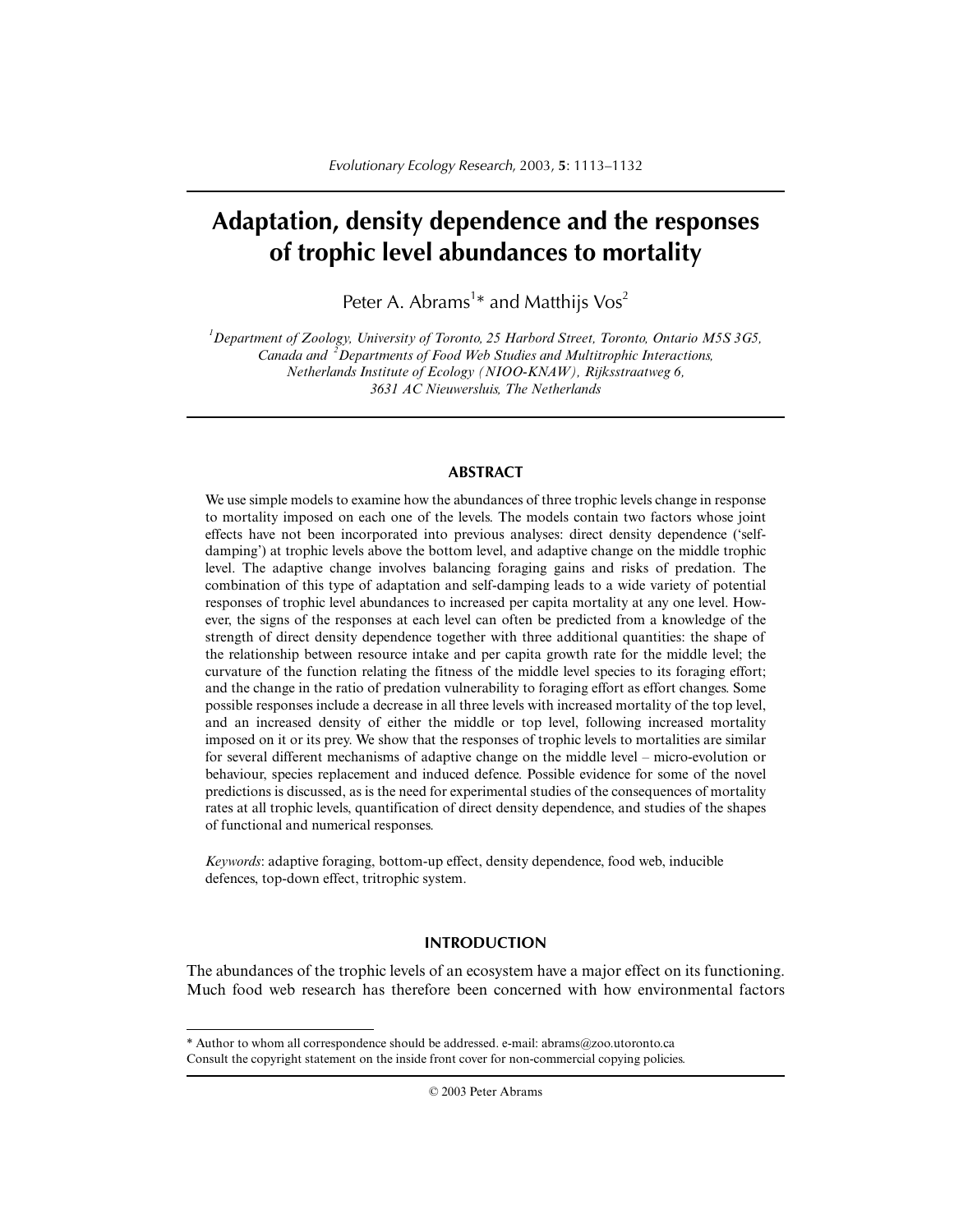affecting one trophic level influence the abundances of all levels in the system (Hairston *et al.*, 1960; Oksanen *et al.*, 1981; Abrams, 1993; Wootton and Power, 1993; Persson *et al.*, 1996; Polis and Winemiller, 1996; Brett and Goldman, 1997; Persson, 1999; Oksanen and Oksanen, 2000). However, many of the responses that have been observed are inconsistent with simple models (Leibold *et al.*, 1997; Chase *et al.*, 2000), and the current theoretical basis for understanding mechanisms that could lead to different responses is limited. The analysis presented here extends existing theory on three-level ecosystems in two ways: (1) it examines the responses of all three trophic levels to a standard perturbation at one level – that is, increased per capita mortality; and (2) it examines the combined effects of density dependence and adaptive balancing of food intake and predation risk on the responses to mortality. In analysing these issues, we look at several different mechanisms for adaptation of foraging effort and predation risk within a trophic level. The need for additional theory is reflected in the abundance of examples where the responses of trophic level abundances to factors affecting one level do not match the predictions of simple theory (Leibold *et al.*, 1997; see discussion below).

Much previous work on trophic level responses to environmental perturbations has been discussed under the rubric of 'top-down' effects of predator removal and 'bottom-up' effects of plant fertilization (e.g. Power, 1992; Persson *et al.*, 1996; Persson, 1999; Menge, 2000). This has led to a rather curious neglect of the consequences of environmental effects on the middle trophic level(s). While some studies have manipulated herbivore behaviour using predators (e.g. Schmitz *et al.*, 1997; Kotler *et al.*, 2001), environmental factors directly affecting middle trophic levels are often ignored in the top-down/bottom-up debate. By developing theory for the effects of per capita mortality on all levels of a system, we hope to encourage the use of more standardized perturbations when examining the control of different trophic levels on ecosystem properties. Past conclusions on the relative importances of bottom- and top-level control may have differed in part because of the different methodologies (fertilization *vs* species removal) employed to measure these effects (Chase *et al.*, 2000). Increases in per capita mortality of the basal species reduce the maximum per capita growth rate and equilibrium density of that species, so a decreased death rate should have effects similar to those of at least some types and levels of fertilization. Increases in mortality of the predator, if large enough, will eventually lead to predator disappearance. Thus, changes in per capita mortality of top and bottom trophic levels should often have effects that are qualitatively similar to those produced by the traditional approaches of fertilization and removal.

A second limitation of previous work is that it has not considered sufficiently many alternatives to simple food chain models in which the per capita growth rate of each consumer species depends on food and predator densities but does not depend directly on its own density (Oksanen *et al.*, 1981). Several features have been added as single-factor modifications to the simplest models, including direct density dependence of consumer growth (Wollkind, 1976; Gatto, 1991), heterogeneity in the trophic characteristics of species on one or more trophic levels (Leibold, 1989, 1996; Abrams, 1993) and adaptive behaviour (Abrams, 1995). However, there is a lack of models that ask whether two or more of these factors can interact to produce responses that differ from those predicted by models that only include a single additional factor. The two factors we consider here – direct density dependence and adaptive balancing of foraging costs and predation risk – are both likely to be present in many, if not all, food webs. Direct density dependence is almost inevitable in any population occupying a spatially heterogeneous environment where some locations are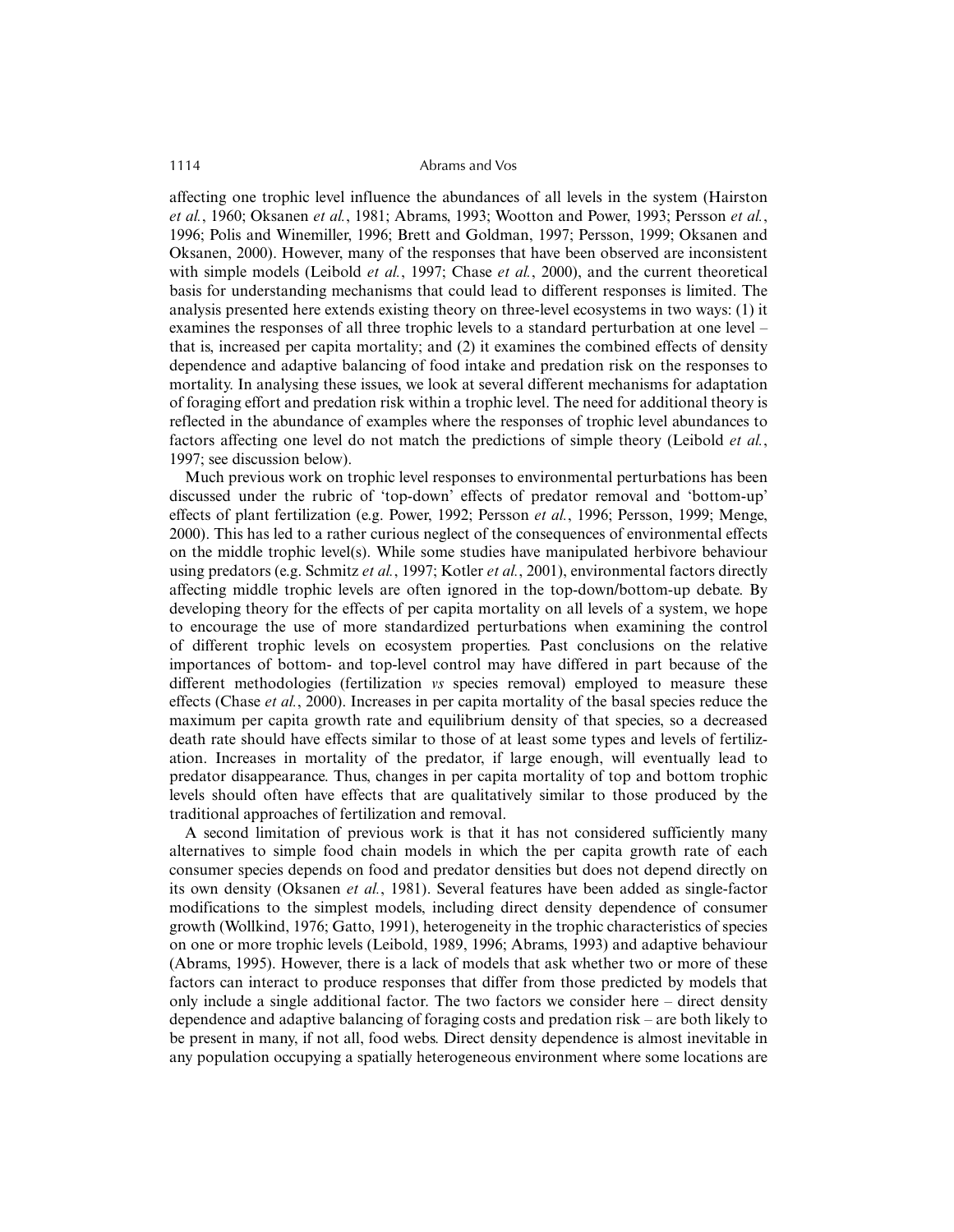better (for fitness) than others; in such cases, low-density populations have higher per capita growth rates, everything else being equal, because the individuals are able to occupy the best sites. A number of other factors, including intraspecific aggression, species-specific diseases and the presence of limiting non-food resources, can give rise to direct density dependence, and all of these are common occurrences (Abrams, 1986; Abrams and Ginzburg, 2000). Trade-offs between food intake and predation risk are also likely to arise in any spatially heterogeneous environment where individuals are not completely well-mixed and the foragers can behave adaptively; avoidance by foragers of areas with high risk allows food populations to build up in those areas, leading to a trade-off. Other reasons why such trade-offs should be extremely common are provided in Werner and Anholt (1993), Abrams (1995), Peacor and Werner (2000) and Bolker *et al.* (2003). Lima (1998) reviews the many empirical examples. A food intake–predation risk trade-off is also likely to characterize the traits of a pair of species on the middle trophic level because the trade-off greatly increases the ability of those species to co-exist (Armstrong, 1979; Leibold, 1989, 1996). Given that both direct density dependence and adaptive balancing of predation risk and food reward are very common, they are likely to be present together in many systems, and their joint consequences need to be understood.

Adaptive balancing of risks from higher trophic levels and food intake from lower trophic levels has been the subject of much recent work (Bolker *et al.*, 2003). However, different mechanisms that lead to such adaptive balancing have often been treated as having unique effects. Adaptive change within a trophic level may occur due to a variety of mechanisms, including shifts in individual behaviour (reviewed in Lima, 1998), evolutionary change (theory in Abrams and Matsuda, 1997; recent example in Yoshida *et al.*, 2003), shifts in the relative abundances or replacement of species on a particular level (Armstrong, 1979; Leibold, 1989, 1996; Bohannan and Lenski, 1999; Chase, 1999; Steiner, 2001) and changes in the characteristics of individuals due to a variety of non-genetic mechanisms, such as shifts in size- or age-structure, induced defences or maternal effects (e.g. Chase, 1999; Vos *et al.*, 2002). At the end of our analysis, we show that these various mechanisms are often expected to have similar effects on the responses of trophic level abundances to mortalities at particular levels.

The models analysed here include three trophic levels; this is both a common number of levels in natural systems (Cohen *et al.*, 1990) and is the smallest number of levels that allows indirect effects between non-adjacent trophic levels. Trophic levels are modelled as homogeneous populations; this simplification has led to accurate predictions in some cases (Wootton and Power, 1993; Oksanen and Oksanen, 2000). We examine the consequences of altered mortality at any one of the trophic levels, using extensions of Oksanen and co-workers' (1981) model. These extensions represent a full factorial set of combinations of direct density dependence at higher trophic levels and adaptive behaviour at the second trophic level. Given the restriction to three-level systems, the middle level is the only one that can show adaptive balancing of food intake and predation risk. We end the analysis by looking at models with alternative mechanisms for adaptive change.

# **THE MODELS**

To examine the interaction of density dependence and adaptation, we begin with a model that lacks adaptation, but which has direct density dependence at all trophic levels. We adopt a simple form for the model; it is characterized by linear functional responses, and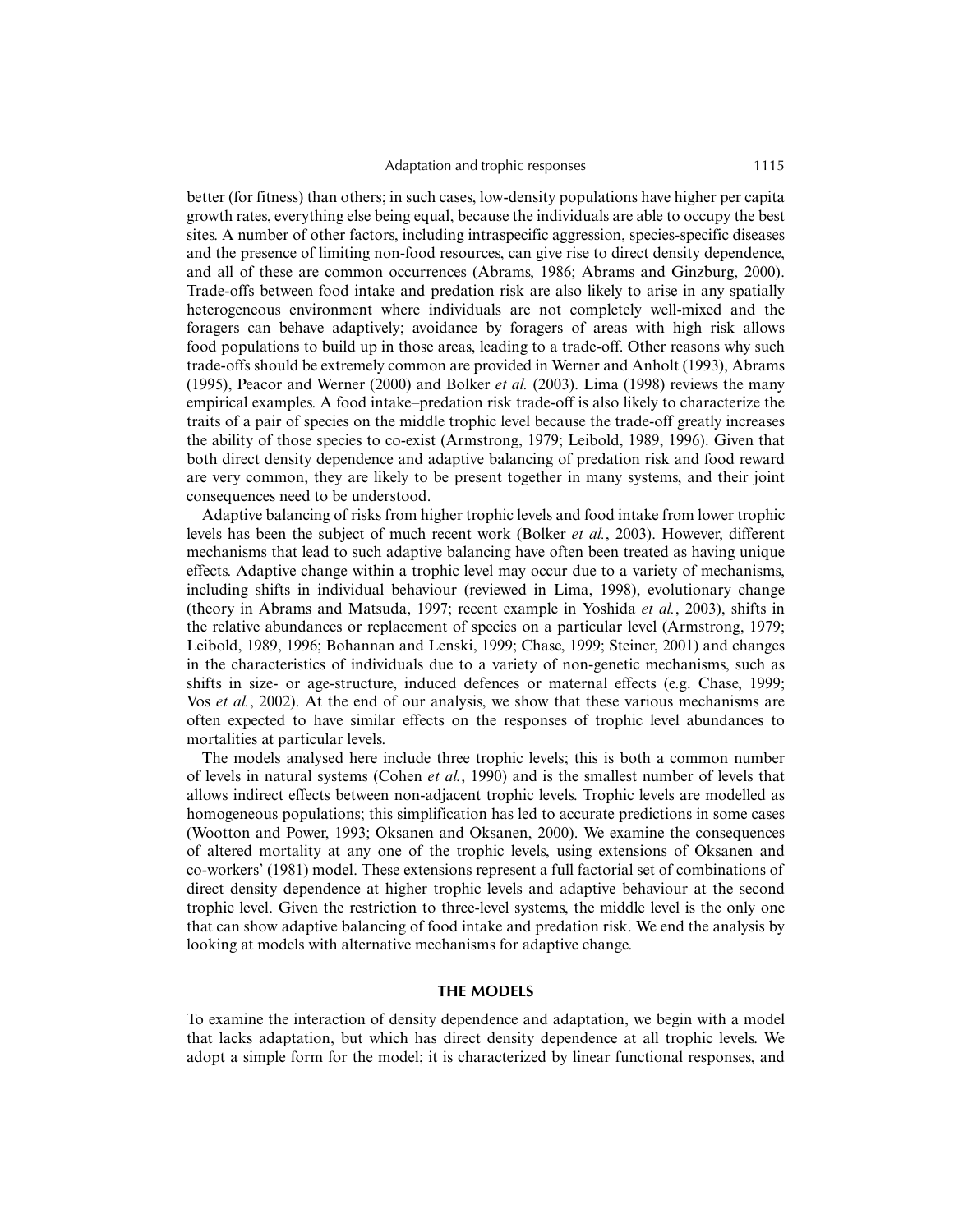the top two levels have per capita death rates that increase as a function of their density. The resource (*R*), consumer (*N*) and predator (*P*) populations change according to:

$$
\frac{dR}{dt} = R[f(R) - CN - d_1]
$$
 (1a)

$$
\frac{dN}{dt} = N[b(CR) - \delta_2 - d_2 - sP - \gamma(N)]
$$
 (1b)

$$
\frac{\mathrm{d}P}{\mathrm{d}t} = P[ESN - d_3 - \alpha(P)] \tag{1c}
$$

where  $f$  is a decreasing function that describes the density dependence of per capita population growth of the resource, and *C* and *s* are the slopes of the consumer and predator functional responses, respectively, and are referred to below as 'attack rates'. The per capita birth rate of the consumer is *b*, an increasing function of its resource intake rate, *CR*. The predator's per capita birth rate is directly proportional to its per capita intake rate of consumers, *sN*, with *E* denoting the conversion efficiency of consumers to predators. Direct density dependence in the non-basal species' per capita death rates is described by the increasing functions,  $\gamma$  for the consumer and  $\alpha$  for the predator. This leads to models that are simpler than those in which density affects other components of population growth (*C*, *s* or *b*), but preliminary work on these alternatives (P. Abrams, unpublished results) suggests that they have similar effects. Density- and trait-independent per capita mortality rates are given by  $d_1$ ,  $d_2$  and  $d_3$  for resource, consumer and predator, respectively. We will refer to these as extrinsic mortality rates. The trophic characteristics of the middle level that may be capable of coupled adaptive change in subsequent models are *C* and *s*. A trait that affects one or both of these consumption rate constants is also likely to affect the consumer's death rate, and the trait-dependent component of the consumer's per capita death rate is described by  $\delta_2$ .

Our primary model of adaptive change assumes that a continuous trait affects foraging rate, predator vulnerability and non-predatory mortality. We use foraging rate, *C*, as a measure of the trait, and express vulnerability to predation, *s*, and non-predatory mortality,  $\delta_2$ , as increasing functions of *C*. As noted above, trade-offs that couple mortality and *C* have been documented frequently (Lima and Dill, 1990; Werner and Anholt, 1993; Lima, 1998), and there are many theoretical reasons why they should be common (e.g. Abrams, 1995). The mean value of *C* changes adaptively over time at a rate that is proportional to the rate of increase of individual fitness with the trait. Such 'fitness gradient' models have been discussed in many previous works (Abrams *et al.*, 1993, Geritz *et al.*, 1998; Abrams, 2001). The proportionality constant may change as a function of the current mean trait value; this dependence is described by the function  $v(C)$ . A common feature of evolutionary change is that genetic variance becomes depleted as a trait approaches a limiting value, reducing the rate of change of the trait (Abrams *et al.*, 1993). If the trait is under purely behavioural control, the maximum rate of change towards a limiting value must also decrease as that limiting value is approached (Abrams, 2001). This again suggests that *v*(*C*) decreases in this circumstance. Thus, the dynamics of the foraging trait are described by

$$
\frac{dC}{dt} = v(C)[Rb' - \delta_2' - s'P]
$$
\n(1d)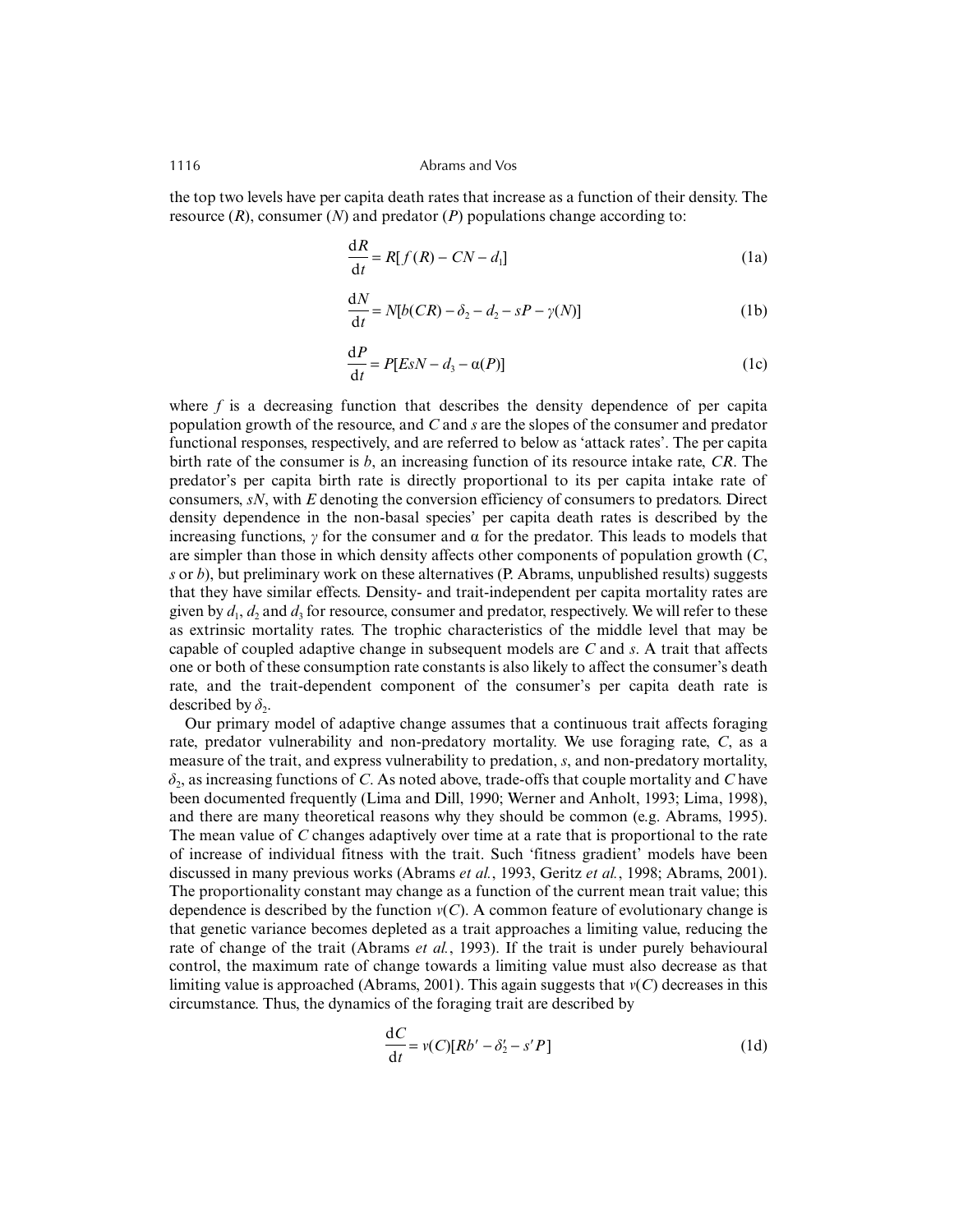where the quantity in square brackets is the derivative of individual fitness with respect to the trait, *C*. Primes denote derivatives with respect to the arguments of the functions:  $b' = \frac{db}{d(CR)}$ ,  $\delta' = \frac{d\delta_2}{dC}$ ,  $s' = \frac{ds}{dC}$ . Provided that a relatively narrow distribution of trait values is present in the population at a given time, equation (1d) can serve as a good approximation to models for change in the average value of either a behavioural or a quantitative genetic trait (Abrams *et al.*, 1993; Abrams, 2001; Abrams and Chen, 2002).

#### **RESULTS**

The responses of abundances to the extrinsic per capita mortality rates are obtained by differentiating the equilibrium conditions for equations (1a–d) with respect to each of the *di* . The resulting formulae can be simplified somewhat by assuming that the equilibrium of the system is locally stable. The expressions determining the signs of responses of abundances to mortalities are presented in Table 1, which also provides some additional details on their derivation. Table 2 evaluates the possible signs under a variety of assumptions. The remainder of this section provides more details about these general results under different assumptions about the components of equations (1).

# **Trophic level responses in the absence of adaptation: the implications of density dependence**

In this case, the system lacks equation (1d). The dynamics of the three-species food chain in the absence of adaptation has been analysed many times previously (for a review, see Persson *et al.*, 1996). If there is an equilibrium with positive densities of all three species, it must be locally stable, given the linear functional responses assumed here (e.g. Jeffries, 1974; Pimm, 1982). The well-known model of Oksanen *et al.* (1981) assumes that there is no direct density dependence in equations (1b) and (1c), leading to the pattern of responses of abundances to mortalities summarized in matrix 1 of Table 2. Allowing direct density dependence in equations (1b) and (1c) leads to the slightly different responses given by matrix 2 in Table 2. This removes the three 'zeroes' present in matrix 1, which all stem from the assumption that predator population growth is independent of its own density. Given predator density dependence, an increase in the per capita death rate of a given species decreases its own equilibrium density, decreases the density of all species above it in the chain, and increases the density of the species immediately below it in the chain. An increase in the predator's extrinsic death rate,  $d_3$ , decreases the resource density because it increases consumer density. More generally, increasing the per capita death rate of a given species (trophic level) decreases the densities of all species above it in the chain, increases species that are an odd number of levels below it, and decreases the densities of the species that are an even number of levels below it. These results will be considered the standard against which our models with adaptation on the middle level are compared. The predictions of this model with density dependence of predators and consumers agree with the intuitive notions that: (1) the density of a species decreases when mortality is applied to it and (2) mortality imposed on a predator increases its prey population, while mortality imposed on a prey decreases its predator. They also yield what we will term the 'standard' trophic cascade responses – that is, mortality applied to the resource decreases all of the levels, while mortality applied to the predator increases the consumer level, but decreases predators and resources.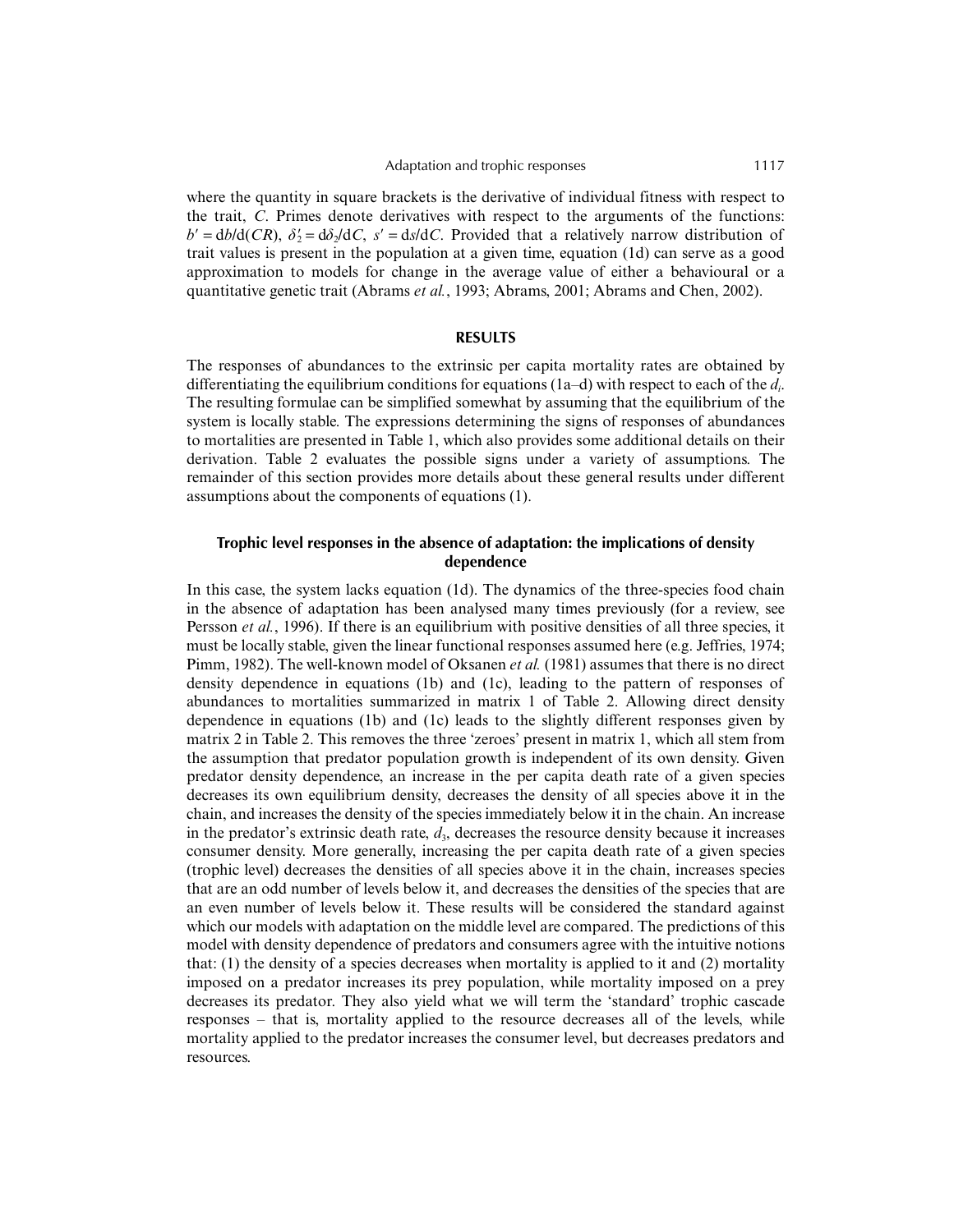**Table 1.** Responses of equilibrium variables to altered death rates at one trophic level\*

**1. Increased mortality of the bottom level**

∂*Pˆ*  $\frac{\partial I}{\partial d_1}$  has sign of  $-Es'\gamma'N(b'+CRb'') + EsC[R^2b'' - \delta''_2 - s''P]$ ∂*Nˆ*  $\frac{\partial^2 V}{\partial d_1}$  has sign of *C*α'*b'* (*R*<sup>2</sup>*b*" – *δ*" – *s*"*P*) + *ENss'* (*b'* + *CRb*") – *b' ENCs'*<sup>2</sup> ∂*Rˆ*  $\frac{\partial X}{\partial d_1}$  has sign of  $(\alpha' \gamma' + Es^2)(R^2 b'' - \delta''_2 - s''P) - \gamma' ENs'^2$ ∂*Cˆ*  $\frac{\partial C}{\partial d_1}$  has sign of *CEsb's'* –  $(\alpha' \gamma' + Es^2)(b' + CRb'')$ 

#### **2. Increased mortality of the middle level**

∂*Pˆ*  $\frac{\partial I}{\partial d_2}$  has sign of  $EN[Cs' - s][b' + CRb''] - Esf'(R^2b'' - \delta'' - s''P)$ ∂*Nˆ*  $\frac{\partial^2 V}{\partial d_2}$  has sign of  $-N\alpha'(b' + CRb'') + ENf's'^2 - f'\alpha'(R^2b'' - \delta''_2 - s''P)$ ∂*Rˆ*  $\frac{\partial X}{\partial d_2}$  has sign of *ENs'*[*Cs'* – *s*] – *C*α'(*R*<sup>2</sup>*b''* – *δ*<sub>2</sub><sup>*v*</sup> – *s''P*) ∂*Cˆ*  $\frac{\partial^2}{\partial d_2}$  has sign of  $-f's'sE + C\alpha'(b' + CRb'')$ 

# **3. Increased mortality of the top level**

∂*Pˆ*  $\frac{\partial I}{\partial d_3}$  has sign of  $-\gamma'N(b' + CRb'') + (b'C^2 - f'\gamma')(R^2b'' - \delta''_2 - s''P)$ ∂*Nˆ* ∂d<sub>3</sub> has sign of  $Ns(b' + CRb'') - CNb's' + f's(R^2b'' - \delta''_2 - s''P)$ ∂*Rˆ*  $\frac{\partial X}{\partial d_3}$  has sign of  $-N\gamma' s' + sC(R^2b'' - \delta''_2 - s''P)$ ∂*Cˆ*  $\frac{\partial C}{\partial d_3}$  has sign of  $-b'C(s - Cs') - s'y'f' - sC^2Rb''$ 

<sup>\*</sup> The equilibrium conditions for equations (1a–d) were differentiated implicitly with respect to each one of the three per capita mortality parameters, *di* , and the resulting equations were solved for the partial derivatives of the equilibrium values of each variable. The formulae for the partial derivatives of population densities can be factored into an expression multiplied by the determinant of the matrix of equilibrium conditions. The latter is proportional to the determinant of the Jacobian matrix and, therefore, is positive if the equilibrium is stable. The expressions for the partial derivatives were multiplied by the determinant, which does not alter their signs, to yield the preceding expressions.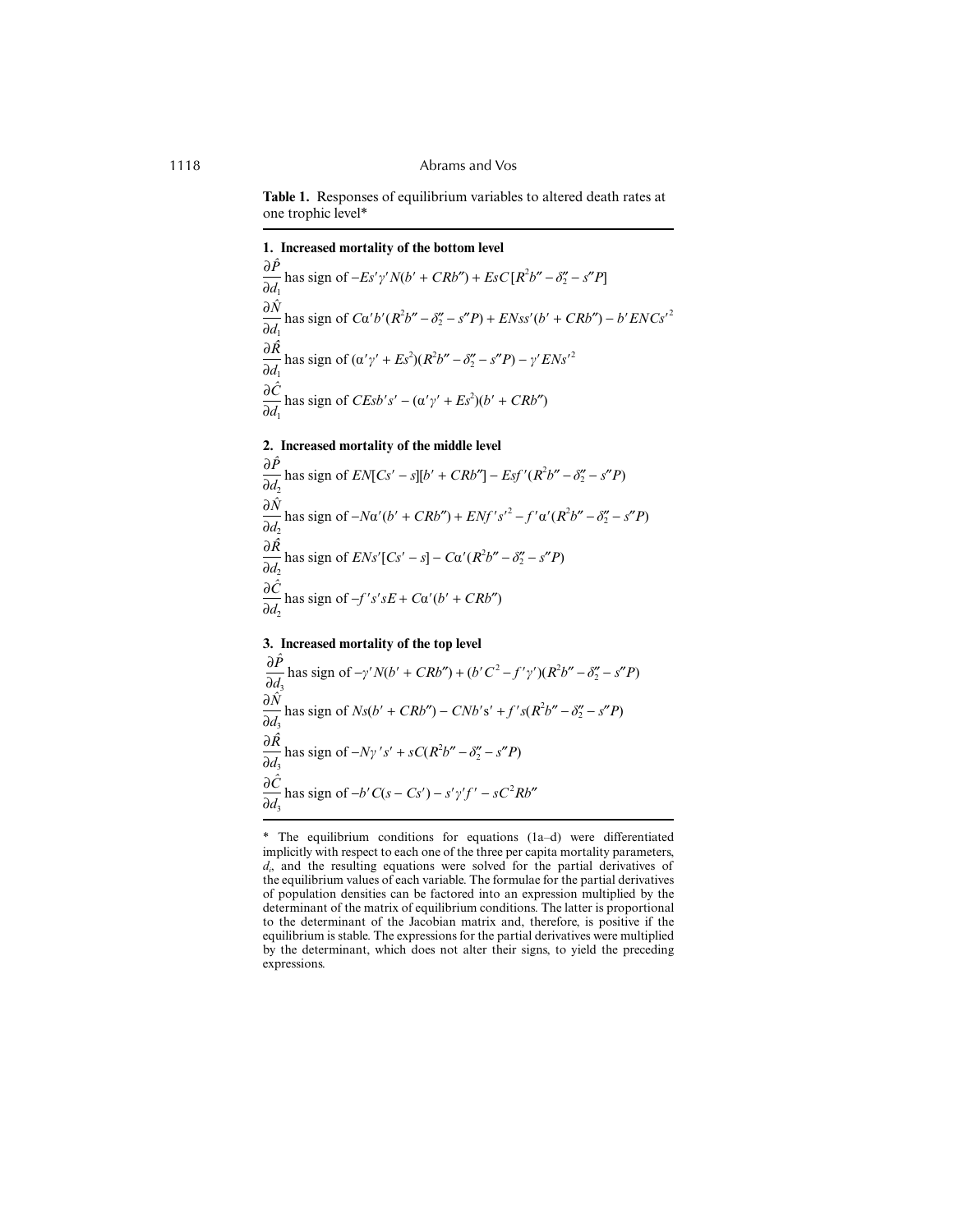| 1. No adaptation or density dependence  |                             |                                                               |                                      | 2. Density dependence but no adaptation |                   |     |  |
|-----------------------------------------|-----------------------------|---------------------------------------------------------------|--------------------------------------|-----------------------------------------|-------------------|-----|--|
|                                         | $d_1$ $d_2$ $d_3$           |                                                               |                                      |                                         | $d_1$ $d_2$ $d_3$ |     |  |
|                                         | $R$ $-$ 0 $-$               |                                                               |                                      | $R$ - + -                               |                   |     |  |
|                                         | $N$ 0 0 +                   |                                                               |                                      | $N$ $ -$                                |                   | $+$ |  |
|                                         | $P \quad - \quad - \quad -$ |                                                               | P                                    |                                         |                   |     |  |
| 3. Adaptation but no density dependence |                             |                                                               | 4. Adaptation and density dependence |                                         |                   |     |  |
|                                         | $d_1$ $d_2$ $d_3$           |                                                               |                                      |                                         | $d_1$ $d_2$ $d_3$ |     |  |
|                                         | $R$ – + or – –              |                                                               |                                      | $R$ $ +$ or $-$                         |                   |     |  |
|                                         |                             | $N + or - - + or -$                                           |                                      | $N + or - + or - + or -$                |                   |     |  |
|                                         | $P - +$ or $-$              |                                                               |                                      | $P +$ or – + or – + or –                |                   |     |  |
|                                         |                             | 5. Adaptation and density dependence: linear consumer fitness |                                      |                                         |                   |     |  |
|                                         | $d_1$ $d_2$ $d_3$           |                                                               |                                      |                                         |                   |     |  |
| $R - +$ or                              |                             |                                                               |                                      |                                         |                   |     |  |
|                                         |                             | $N + \text{or} - - + \text{or} -$                             |                                      |                                         |                   |     |  |

**Table 2.** Potential biomass responses to increased extrinsic per capita mortality in food chain models

|                  | $\cdots$                 | $\cdots$   | $\cdots$   |
|------------------|--------------------------|------------|------------|
| R                | $-$                      | $+$ or $-$ | -          |
| N                | $+$ or $-$               | -          | $+$ or $-$ |
| $\boldsymbol{P}$ | $\overline{\phantom{0}}$ | $+$ or $-$ | -          |

# **Trophic level responses in the presence of density dependence and adaptive behaviour or evolution within a homogeneous consumer population**

Our analysis assumes that the system consisting of equations  $(1a-d)$  has an equilibrium with positive finite values of all four variables, and that that point is locally stable. Cycles may occur under equations (1) (Abrams, 1990) if the adaptive change in *C* is sufficiently rapid, and if the birth rate function, *b*, is strongly saturating (i.e. *b* has a large negative second derivative). The following results may not apply under these conditions. The existence of an equilibrium often requires that there is a minimum capture rate of resource, *C*, even when vulnerability to the predator, *s*, is as low as possible (Abrams and Chen, 2002). Table 1 provides expressions that determine the signs of the changes in densities and trait value with extrinsic mortality rates in this general case, and matrix 4 of Table 2 gives the potential signs of each response. Although these expressions are rather complicated, their signs depend on three key quantities, discussed below.

#### *The curvature of consumer fitness with respect to the trait*

The first of these three quantities is the curvature (second derivative) of the consumer's fitness as a function of the trait, *C* (i.e.  $R^2b'' - \delta''_2 - s''P$ ) evaluated at the equilibrium point. This expression is a component of all nine formulae in Table 1 describing changes in populations with extrinsic mortalities. Because we have assumed that the trait maximizes individual fitness,  $R^2b'' - \delta''_2 - s''P$  must be non-positive. A strongly curved fitness function means that this second derivative has a large negative value, and that there is strong stabilizing selection on the trait. Under these circumstances, *C* does not change greatly, and trait-mediated effects are small.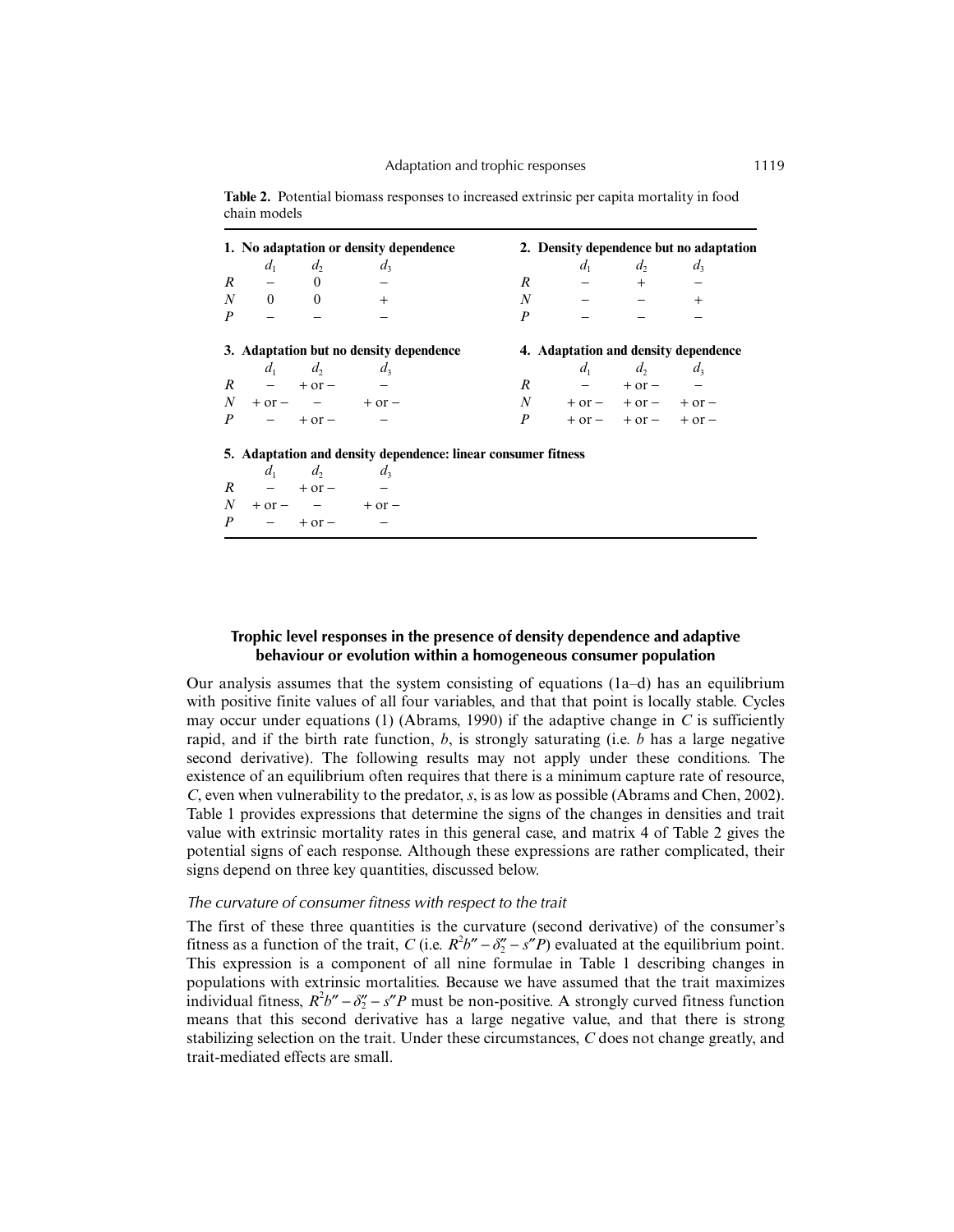# *Relative sensitivity of predation risk and foraging gain to the trait*

The second quantity that appears in many of the expressions for responses to extrinsic mortality is  $Cs' - s$ . This expression measures the relative sensitivity of predator vulnerability and foraging ability to the trait; it has the same sign as the derivative of the ratio ( $s/C$ ) with respect to *C*. If this derivative, given by  $(Cs' - s)/C^2$ , is positive, an increase in *C* will imply a greater than proportional increase in *s*; thus a change in the trait will have a relatively greater impact on the consumer's interaction with its predator than its interaction with its resource. The term  $Cs' - s$  only affects the response of a species to mortality at an adjacent level, and its sign reflects the relative sizes of the indirect effects due to changes in the coupled consumption rates, *C* and *s*. A large minimum vulnerability *s* generally makes *s*/*C* decline with *C*.

#### *The non-linearity of the relationship between resource intake and fitness*

The third quantity that is important in determining the sign of the responses of densities to extrinsic mortality is the expression  $b' + CRb''$ . This is equivalent to the derivative of  $CRb'$ with respect to *CR*, and is indicative of the non-linearity of the relationship between resource intake  $(CR)$  and consumer fitness. The sign of the expression  $b' + CRb''$  determines whether an increase in resource density increases the optimal *C* (expression is positive) or decreases the optimal *C* (expression is negative) (Abrams, 1991a,b). Thus, the sign of this quantity can be determined by studying the short-term responses of foraging effort to food availability. A survey of responses of foraging traits to greater food density by Werner and Anholt (1993) suggests that many organisms decrease foraging effort when food becomes more abundant, although there are exceptions to this pattern (noted in Abrams, 1991b), and evolutionary trade-offs are largely unknown.

The three quantities discussed above, together with the strengths of direct density dependence (the slopes of the relationships between density and per capita mortality of the top two levels,  $\alpha'$  and  $\gamma'$ ), are sufficient to determine which of the potential signs given in matrix 4 of Table 2 actually describes the interaction. All three quantities can be estimated by measurements of functional and numerical responses; they do not require any fundamentally new type of empirical work. Only two of the entries in matrix 4 have a sign that is independent of the magnitudes of the three key quantities; *R* must decrease with increases in either  $d_1$  or  $d_3$ . If there is adaptation, but no density dependence, responses of abundances to mortalities are described by matrix 3. A model with both processes, when all component functions are linear, is described by matrix 5. The general results of matrix 4 show that the combination of adaptation, direct density dependence in species above the basal level, and non-linearity implies a large number of potential responses that do not occur in models with none, one or two of these factors. The somewhat abstract results of Tables 1 and 2 are interpreted below.

# *Does middle-level adaptation alone change the nature of trophic cascades?*

It is of interest to know how adaptation alone would alter trophic cascades (operationally defined here as the responses to mortalities on top or bottom levels). The responses with adaptive change alone can be derived from Table 1 by setting all terms involving the density dependent functions,  $\gamma$  and  $\alpha$ , to zero. The results are summarized in matrix 3 of Table 2. Mortality applied to either predator or resource has the same qualitative effects on *R* and *P* predicted by models with density dependence and no adaptation – that is, the standard trophic cascade results for those species. However, unlike standard models, the consumer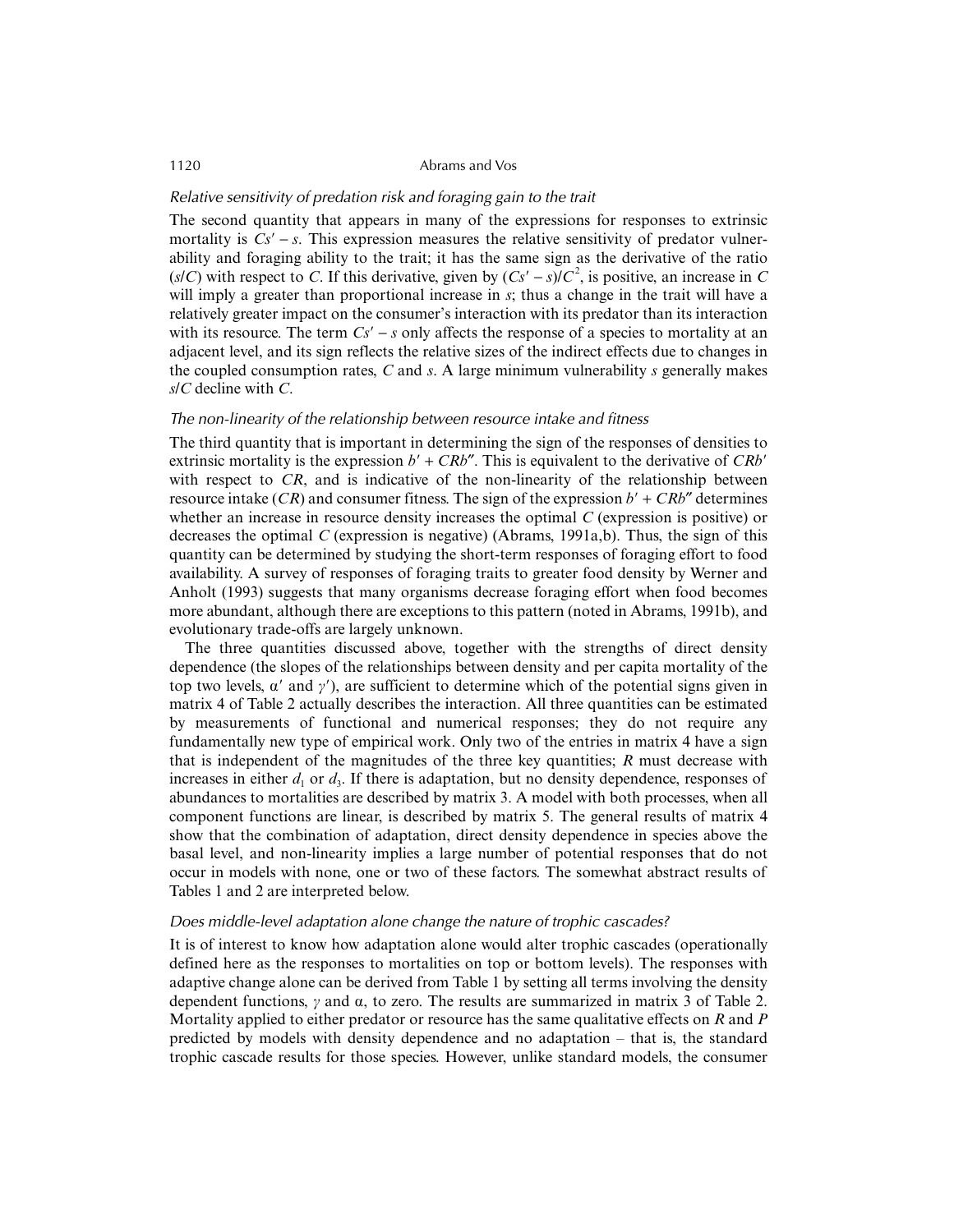here may either increase or decrease in response to mortality on top or bottom levels. The 'non-standard' decrease in *N* following increased mortality of the predator is most likely if the vulnerability to foraging effort ratio,  $s/C$ , increases with  $C$ , if birth rate saturates with increasing food intake,  $b'' < 0$ , and if resource density dependence is weak ( $f'$  close to zero). The 'non-standard' increase in *N* following increased mortality of the resource is likely if  $b'' \ge 0$  and  $s/C$  decreases with *C*. Because opposite conditions promote nonstandard top-down and bottom-up effects on *N*, it is very unlikely that both top-down and bottom-up effects on *N* would be non-standard.

The effects of consumer mortality on both resource and predator densities can be positive or negative when there is adaptation but no density dependence. It is possible that both are positive, both are negative, or that they have opposite signs. In the absence of adaptation, higher  $d_2$  can only increase R and decrease P.

#### *Counterintuitive responses*

Mid-level adaptation alone, or the combination of such adaptation with density dependence, can lead to a number of counterintuitive responses: levels can increase in abundance in response to an increase in their own mortality; predators can increase in response to mortality of their prey; prey can decrease in response to mortality on their predators. This section outlines when such responses occur under equations (1).

The predator, *P*, may increase with increases in its own death rate,  $d_3$ , when  $b' + CRb'' < 0$ (i.e. the optimum *C* decreases with *R*), consumer interference is relatively strong and resource density dependence is relatively weak. This increase in *P* is a consequence of an increase in *C* and hence *s*, following increased predator mortality. The predator's increased food intake more than compensates for its greater mortality. An increase in *P* with greater consumer mortality  $d_2$  may occur if  $b' + CRb''$  and  $Cs' - s$  have the same signs and resource density dependence is weak ( $f'$  small in magnitude). If both  $b' + CRb''$  and  $Cs' - s$  are positive – for example, the increased consumer foraging (*C*) that results from an increase in *R* (following increased  $d_2$ ) – combined with a larger than proportional increase in *s* with *C* leads to a greater availability of the consumer to the predator.

The consumer,  $N$ , may increase with increases in its mortality,  $d_2$ , when predator density dependence is strong, resource density dependence is weak and  $b' + CRb'' < 0$ . Increased mortality then decreases over-exploitation of the resource, over-compensating for the increase in mortality. The predator's numerical response is limited because of its own direct density dependence. These circumstances are also likely to produce a decrease in the consumer population with increased predator mortality, for similar reasons.

The resource, *R*, may decrease with an increase in the mortality of its own predator, the consumer species. This outcome requires that the ratio *s*/*C* decline with increasing *C* and that the predator's density dependence not be too strong. These conditions lead to an increase in *C* with higher  $d_2$ , which causes the decrease in *R*.

#### *Consequences of increased mortalities for the equilibrium foraging effort, C*

The short-term responses of the optimal *C* to changes in *R* or *P* are well known for the class of models studied here (Abrams, 1991a); *C* should decrease in response to an increase in *P*, and either increase or decrease in response to increased *R*, with the sign of the response given by  $b' + CRb''$ . In a food chain experiencing altered mortality, these short-term predictions may be changed by the longer-term changes in resource and predator densities. The key quantity,  $b' + CRb''$ , still influences the response of the equilibrium *C* to each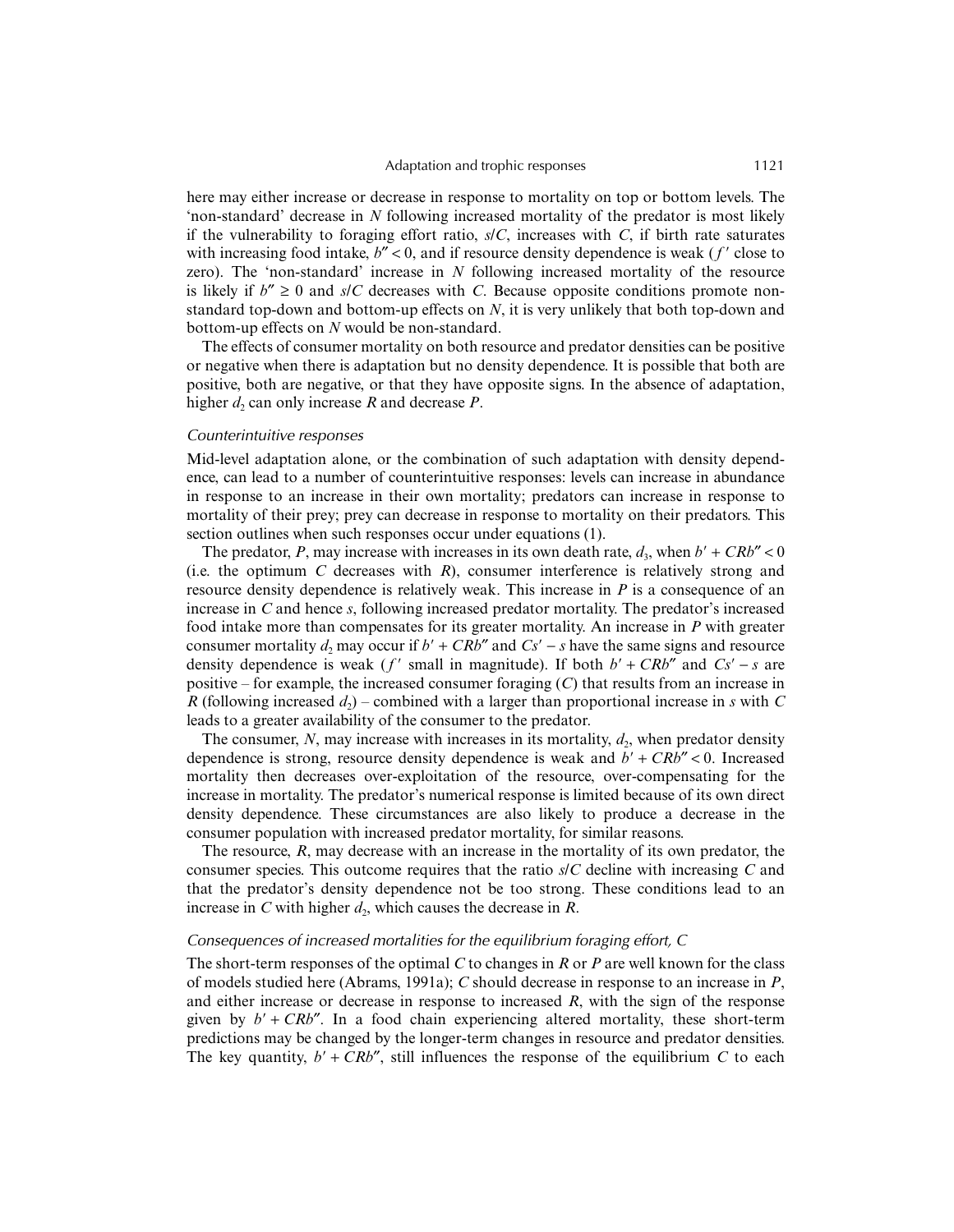mortality, but indirectly caused changes in density also have an influence. Thus, for example, increasing resource death rate,  $d_1$ , may decrease foraging when  $b' + CRb'' > 0$ , but the resulting decrease in predator density may reverse that response.

#### *Responses in linear systems*

A model with density dependence and adaptation in which all components of the consumer fitness function are linear is of special interest. This is because it is equivalent to some analogous models with two consumer species, as is shown in the analysis of equations (2) below. In addition, all of the expressions in Table 1 simplify considerably in the linear case; these responses are summarized in matrix 5 of Table 2. Five of the nine responses to mortality applied to a single level have a definite sign in the linear case, while the remaining four have a sign that depends on how the ratio of vulnerability to foraging effort, *s*/*C*, changes with *C* (i.e. the sign of  $Cs' - s$ ).

# *Interaction of density dependence and adaptive change*

Density dependence and adaptive change interact in subtle and rather complicated ways to determine the responses of this tritrophic system to changes in mortality rates. In most cases where density dependence affects the direction of the response to mortality in Table 1, it can either increase or decrease the magnitude of the response, often depending on the shape of the relationship between fitness and resource intake. When  $b' + CRb'' < 0$ , the behavioural response of the middle species to increased resource density reduces its availability to the predator, which has an effect opposite to its own increase in population size: direct density dependence modulates the population response and, therefore, can change the sign of the overall response.

It is simple to construct models in which some of the responses discussed above are realized. Figure 1 is an example of responses to consumer mortality in a linear model





**Fig. 1.** The responses of resource (*R*), consumer (*N*), predator (*P*) and the consumer's trait (*C*) to an increasing mortality rate of the consumer in a linear system in which vulnerability increases rapidly with foraging effort (i.e.  $Cs' > s$ ). The parameter values are:  $r = 1$ ;  $K = 4$ ;  $C_0 = 0.3$ ;  $\gamma = 0.2N$ ;  $S_0 = 0.01$ ;  $S_1 = 1$ ;  $d_1 = 0$ ;  $d_2 = 0.3$ ;  $\delta_2 = 0.1$ ;  $B_1 = B_2 = E = 1$ . The predator increases as its prey's mortality is raised because of the prey's increased foraging, which implies greater predator vulnerability.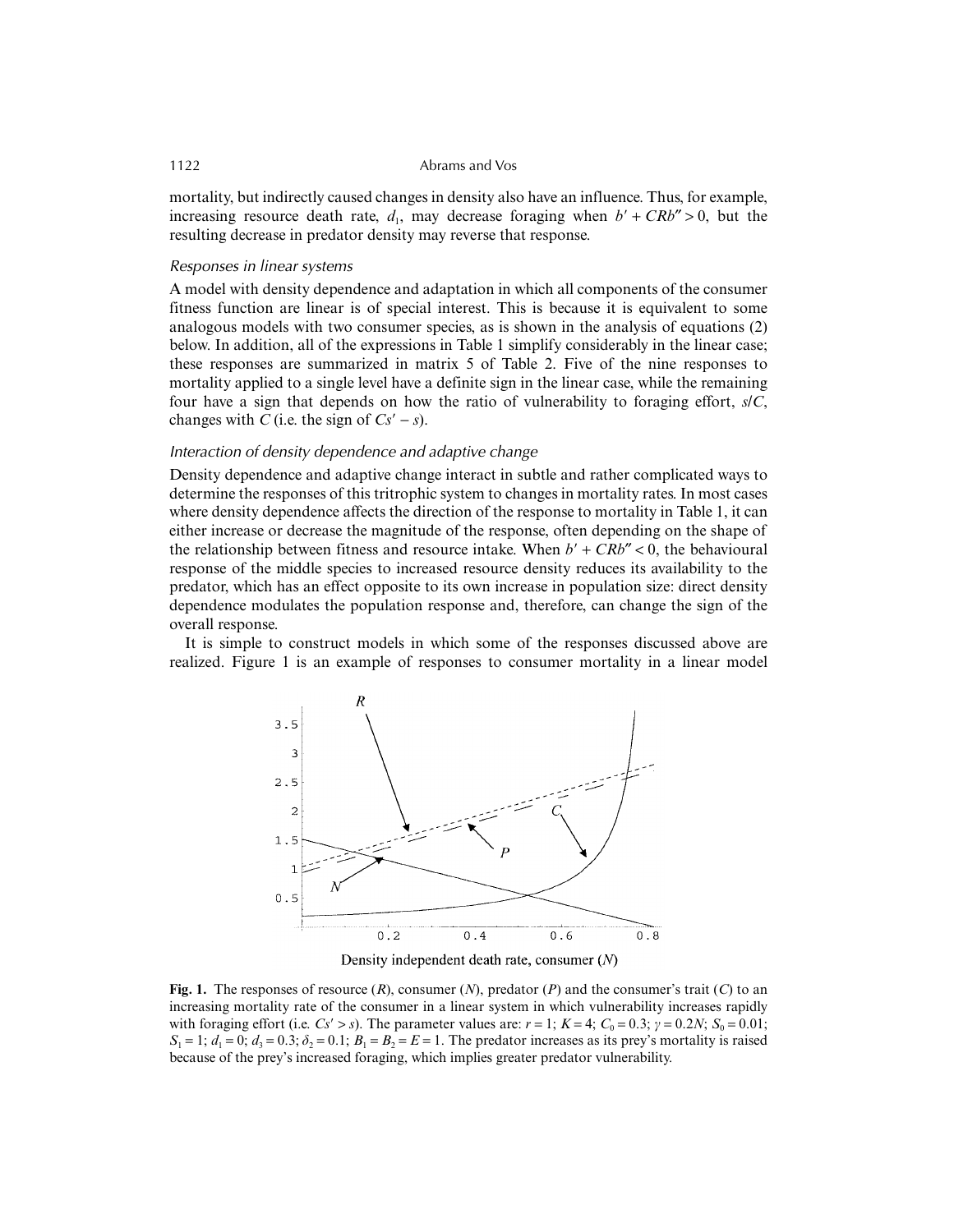

Predator per capita death rate

**Fig. 2.** The responses of consumer and predator abundances to increased per capita mortality of the predator population in the model described by equations (9) in Abrams (1995). The parameter values used in the calculations were:  $B_3 = 0.75$ ;  $B_2 = 2$ ;  $B_1 = 1$ ;  $\alpha_1 = 0.25$ ;  $\alpha_2 = 1$ ;  $D_2 = 0.1$ ;  $D_3 = 0.3$ ;  $k = 1$ . Per capita density-independent mortality of the predator reduces the parameter  $B_3$  in that model.

in which vulnerability increases rapidly with resource consumption, such that  $Cs' > s$ . As predicted for this case, increased mortality of the middle-level species increases the predator and resource populations. The equilibrium predator population is able to increase until mortality completely eliminates its prey because the prey's vulnerability to predation, *s*, increases at an accelerating rate with increased mortality. Figure 2 illustrates changes in predator and consumer abundances in a behavioural model first presented in Abrams (1995: equations 9 and 10). This model is characterized by a per capita growth rate function of the consumer that meets the criterion  $b' + CRb'' < 0$ ; that is, consumer foraging decreases in response to greater resource densities. Here, when mortality is high, further increases in mortality of the predator can increase its own density and decrease that of the consumer species.

#### **Trophic level responses when there are two consumer species**

This section examines the first of two alternative models of middle-level adaptation – that is, shifting species composition. Several special cases of the two-consumer system have been analysed previously (Abrams, 1993; Leibold, 1996), but these have not considered the effect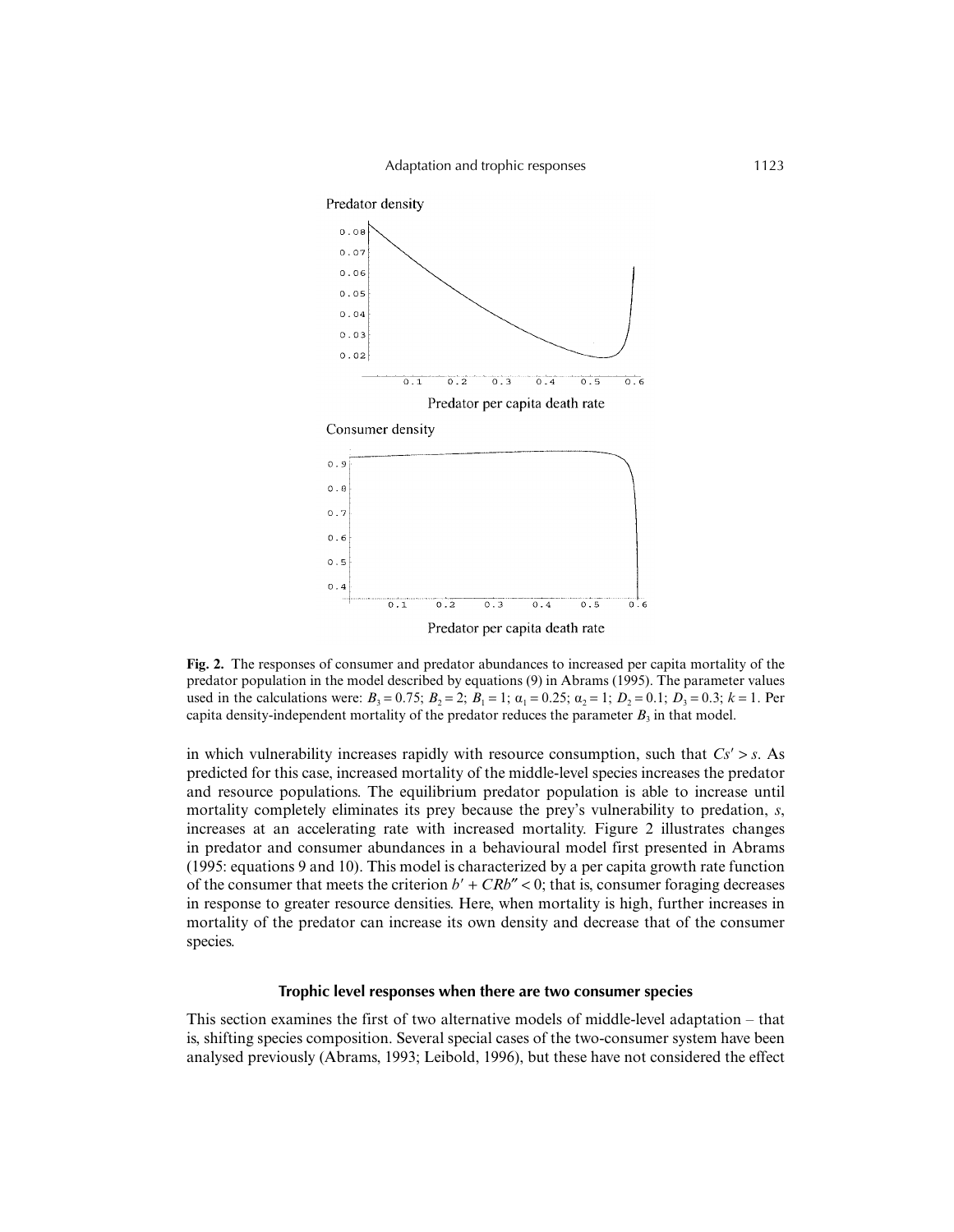of mortality at all three levels of the system, and most models have failed to include higherlevel density dependence. Here we modify equations (1a–c) by adding a second consumer, and simplify the system by assuming that consumer birth rate increases linearly with food intake. This yields:

$$
\frac{1}{R}\frac{dR}{dt} = f(R) - C_1N_1 - C_2N_2 - d_1
$$
\n
$$
\frac{1}{N_i}\frac{dN_i}{dt} = BC_iR - d_{02} - \delta_{i2} - s_iP - G(N_i + N_j) \qquad i = 1, 2
$$
\n
$$
\frac{1}{P}\frac{dP}{dt} = E(s_1N_1 + s_2N_2) - d_3
$$
\n(2)

We have assumed that the birth rate functions for the consumers have a common constant of proportionality, *B*, and that the energetic values of both prey to the predator are identical (and given by *E*). These assumptions reflect the lack of effect of *C* on either *b* or *E* in the corresponding behavioural model. Similarly, the consumer interference function,  $\gamma$ , is now simply a proportionality constant, *G*, multiplied by total consumer density. We have omitted the predator density dependence function,  $\alpha$ , because it does not qualitatively alter any of the results. The two consumer per capita death rates have been expressed as the sum of a common component,  $d_{02}$ , and a component that is unique to the consumer species,  $\delta_{\nu}$ . The latter can be thought of as reflecting the trait-dependent effects. This decomposition of the mortality rates allows us to examine the system responses to identical increases in the extrinsic per capita mortality rates of both consumers by increasing  $d_{02}$ . The analysis of this system is simple because it can be transformed into the linear trade-off system considered in the previous section (see Appendix). As a consequence, all of the responses of trophic levels to mortality rates are identical to the linear continuous trait model (matrix 5 in Table 2). This equivalence of the models should not be surprising, because the two-species model can be considered as an evolutionary model in which an asexual population has two clones that differ in their values of the resource capture rate, *C*, their per capita death rate, *d*, and their vulnerabilities to a common predator, *s*. The condition that  $Cs' > s$  in the behavioural model is equivalent to the condition in the two-species model that the species with the greater resource capture rate and vulnerability (say species 1) is also characterized by having a greater ratio  $s/C$  (i.e.  $s_1/C_1 > s_2/C_2$  when  $s_1 > s_2$  and  $C_1 > C_2$ ). The other possibility is that  $s_1/c_2$  $C_1 < s_2/C_2$  when  $s_1 > s_2$  and  $C_1 > C_2$ , which is equivalent to  $Cs' < s$  in the behavioural model.

In general, the component fitness functions in two-consumer models need not be linear. In the non-linear case, the equilibrium of the behavioural model is equivalent to that in a multi-prey model in which there is a continuous range of prey species whose values of *C*, *s* and  $\delta_2$  all lie on the trade-off curve assumed in the behavioural model. The assumption that there is an intermediate behaviour that maximizes fitness is equivalent to the assumption that the trade-off curve relating these parameters in different species is also concave downward.

#### **Trophic level responses when consumers have inducible defences**

This second alternative model of adaptation reflects an induced defence that is expressed in an all-or-none manner. Because of the presence of two phenotypes, the mean values of  $C$ ,  $\delta$ and *s* must all lie on a line connecting the two extreme values. If we assume, as in the two-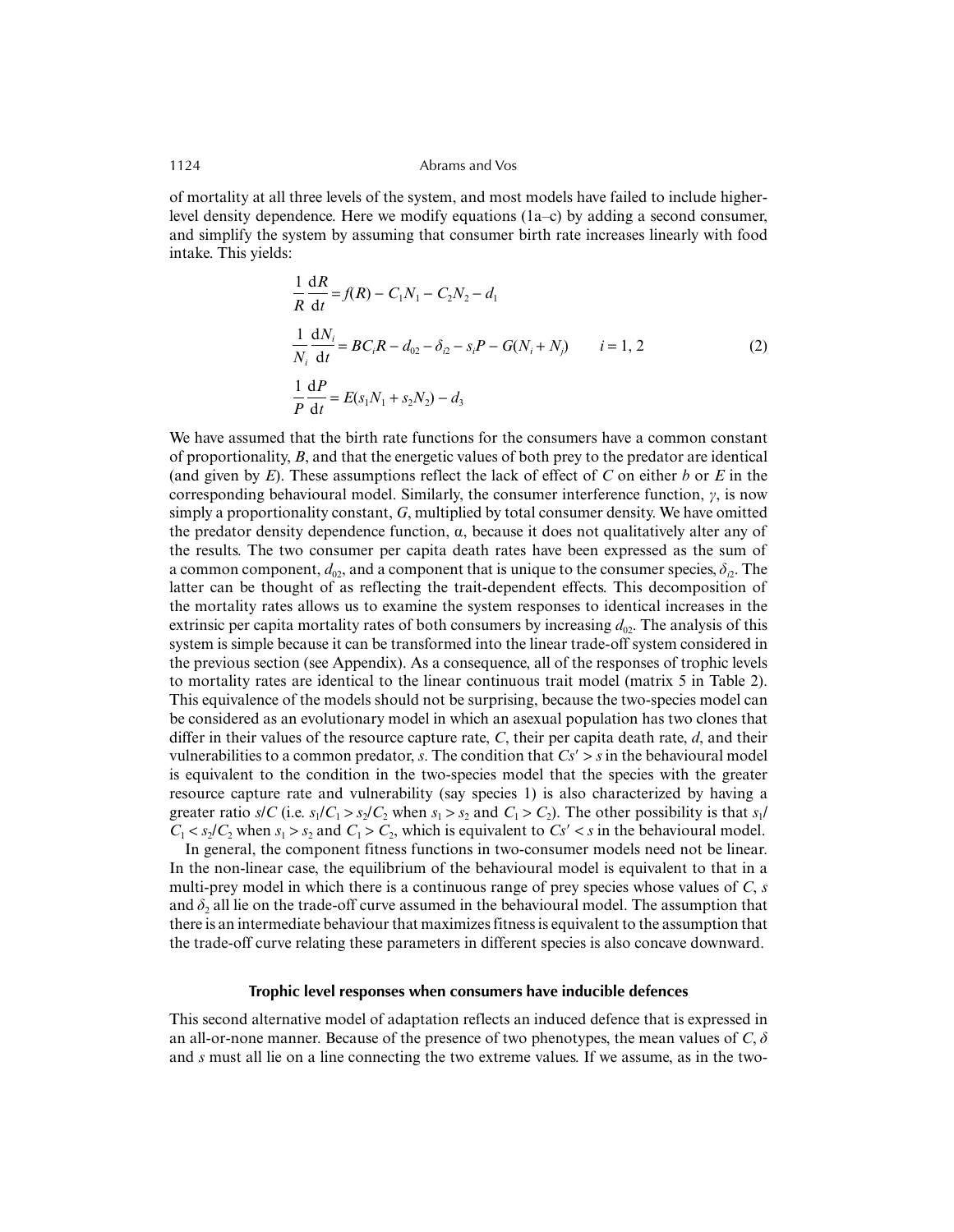species model, that the two consumer types have the same efficiency of converting resources to offspring and have the same energetic value, *E*, to the predator, then the model becomes similar to the two-species model. The only difference is that one type can replace the other by phenotypic change rather than by demographic replacement. The dependence of replacement on fitness is similar in both cases. The equilibrium state of the induced defence model should be identical to that in the two-species model (and the linear behavioural/ evolutionary model) provided that the two phenotypes have equal fitness at the equilibrium. If the mechanisms of induction and decay of the better-defended phenotype do not permit exact equalization of fitness, then one would expect slight deviations from the predictions of the two-species model. In addition, if the delay inherent in induction and decay led to population cycles, these cycles might result in an outcome that differed qualitatively from the behavioural model. By assuming that predator self-limitation is absent  $(\alpha = 0)$ , that parents give birth to identical phenotypes, and that the two consumer phenotypes have identical values of *B*, *E* and γ, we can construct a model of induced defences that embodies the same trade-offs and structure as the two-consumer model given by equations (2). We require functions, *mij*, that describe the rate at which phenotype *i* transforms into phenotype *j*. If the transformation rate is an exponentially increasing function of the difference in fitness between the two consumer types, the following model is produced:

$$
\frac{dP}{dt} = P(E(s_1N_1 + s_2N_2) - d_3)
$$
\n(3a)

$$
\frac{dN_1}{dt} = N_1(BC_1R - d_{02} - \delta_{12} - s_1P) + MN_2(\exp[V(B(C_1 - C_2)R - (\delta_{12} - \delta_{22}) - (s_1 - s_2)P)])
$$
  
- MN\_1(\exp[V(B(C\_2 - C\_1)R - (\delta\_{22} - \delta\_{12}) - (s\_2 - s\_1)P)]) (3b)

$$
\frac{dN_2}{dt} = N_2(BC_2R - d_{02} - \delta_{22} - s_2P) - MN_2(\exp[V(B(C_1 - C_2)R - (\delta_{12} - \delta_{22}) - (s_1 - s_2)P)])
$$
  
+ MN\_1(\exp[V(B(C\_2 - C\_1)R - (\delta\_{22} - \delta\_{12}) - (s\_2 - s\_1)P)]) (3c)

$$
\frac{\mathrm{d}R}{\mathrm{d}t} = Rf(R) - C_1RN_1 - C_2RN_2 \tag{3d}
$$

The parameters that are common to this model and the two-consumer model (equations 2) have the same meaning. The rates at which the two consumer types transform into each other are described by the exponential terms. The constant *M* is the rate of transformation of one type into the other when the two types have equal fitness, and the constant *V* scales the exponential rate at which transformation increases with a difference in fitness. If the two types of consumers are not equally abundant when their fitnesses are equal, then the two transformation terms will be unequal, and the less abundant type will also have a slightly lower fitness at the equilibrium. Otherwise, the equilibrium should be close to that in the two-species model, and should respond to changes in per capita mortality in the same way. If *M* is small and *V* is large, the difference between the equilibrium point of this and the preceding two-consumer model should be minimal because the transformation rate is quite small when fitnesses are equal. Figure 3 compares the response of total consumer density to an increase in predator mortality rate in analogous models based on two species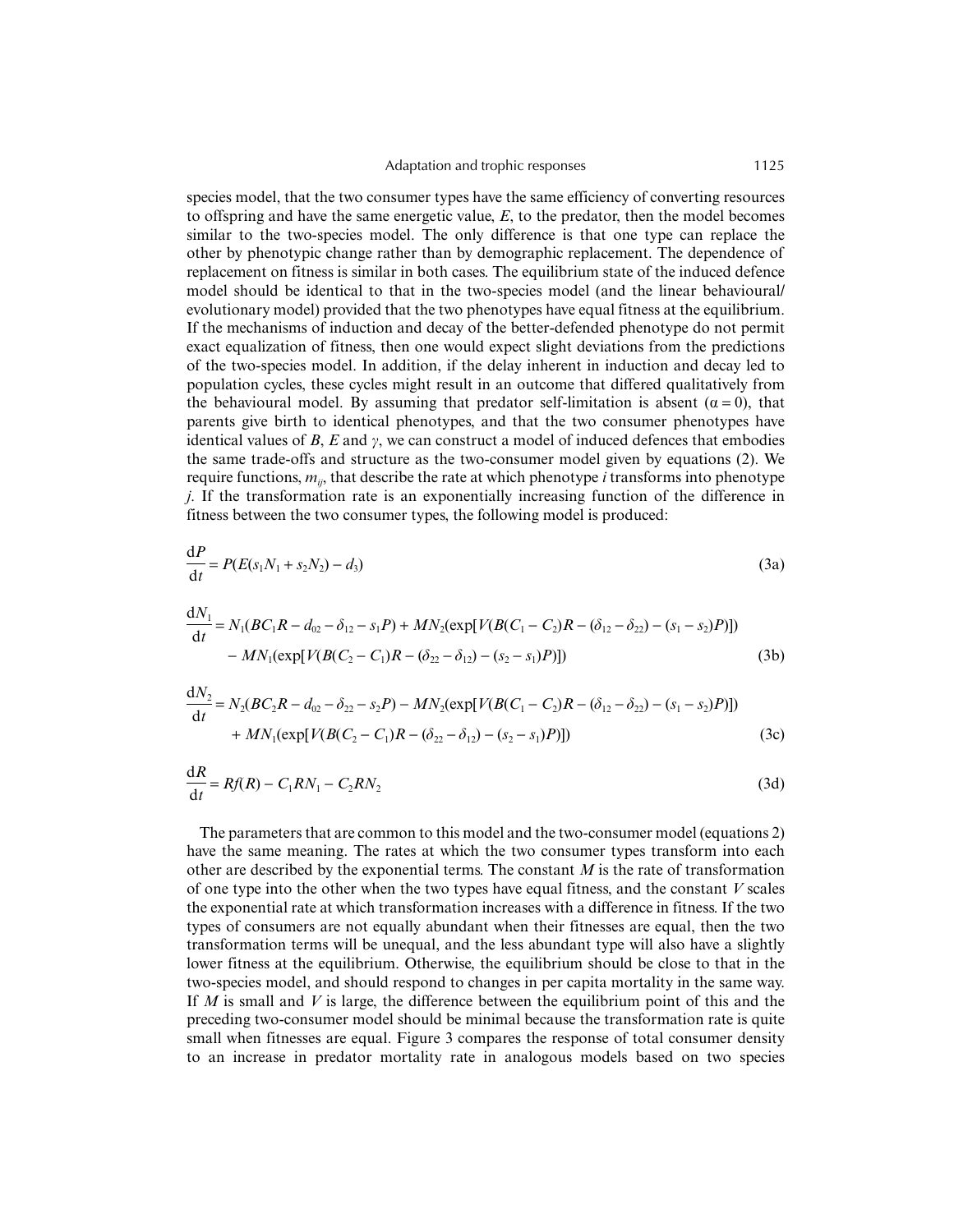

Predator per capita death rate

**Fig. 3.** The response of total consumer abundance to increased per capita mortality of the predator population in the induced defence model given by equations (5), with logistic growth of the resource:  $f(R) = rR(1 - (R/K))$ . The two curved lines give results for two different values of the constant, *M*, which gives the transformation rate per individual when the fitnesses of the two types are equal; the dashed line is for  $M = 0.5$ , while the solid line assumes  $M = 0.05$ . The straight line (labelled) gives the response of a comparable model in which there are two species with different vulnerabilities and resource capture rates; this line begins to increase at the far right-hand side because the better defended species goes extinct at that point. The other parameter values are:  $E = 1$ ;  $B = 1$ ;  $r = 1$ ;  $K = 4$ ;  $V = 5$ ;  $G = 0.1$ ;  $C_1 = 1$ ;  $C_2 = 0.3$ ;  $s_1 = 0.71$ ;  $s_2 = 0.01$ ;  $d_{02} = 0.01$ ;  $\delta_{12} = \delta_{22} = 0.1$ .

(equations 2) and induced defences within a species (equations 3); two values of *M* are illustrated for the latter model. The densities are quite similar for all three cases, even when the transformation rate constant, *M*, is relatively large.

There is no simple equivalence between the dimorphic model considered here and a continuous trait (i.e. behavioural or evolutionary) model when the component fitness functions are non-linear. However, if it were possible to have a continuous range of phenotypes, rather than an all-or-none induction, the resulting polymorphic induced defence model should approximate a model with behavioural variation.

### **DISCUSSION**

# **Predicting and explaining the responses of biomass to altered mortality in tritrophic systems**

One of the main roles of simple models, such as those considered here, is to suggest potential mechanisms for observed changes in ecosystems. If, for example, all trophic levels decrease in abundance, previous theory (matrix 2 of Table 2) suggests that a decline in resource growth conditions is the most likely cause. However, increased mortality of the predator can have the same effect when there is adaptive change at the middle level and direct density dependence at all levels. We see the primary role of the simple theory developed here as a tool for hypothesis generation when trying to determine the causes of observed changes in the abundances of different trophic levels.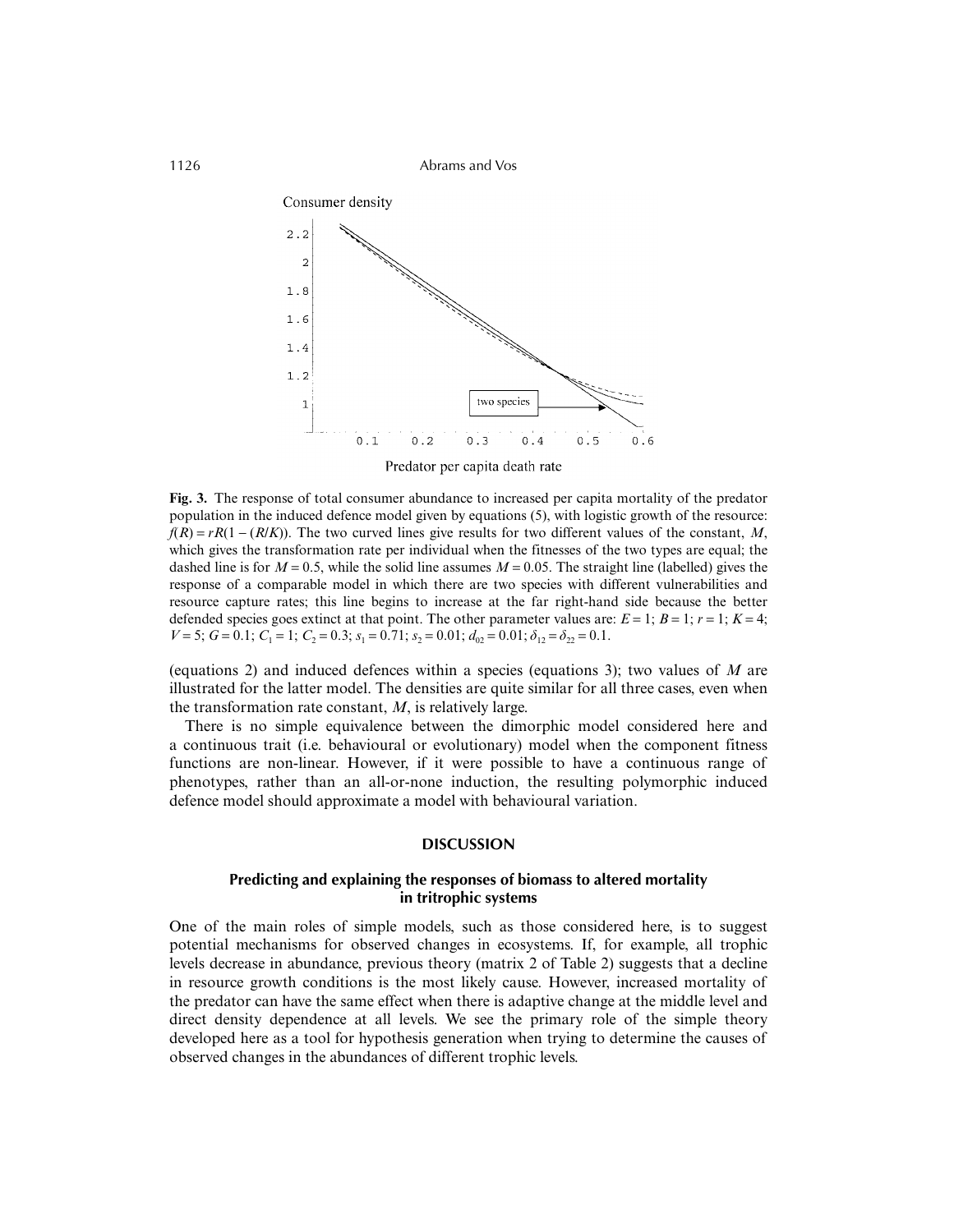#### Adaptation and trophic responses 1127

If there is both adaptation and density dependence, seven of the nine possible responses of the three trophic level abundances to the three level-specific mortality rates have an indeterminate sign (see matrix 4 in Table 2). However, the indeterminacy does not imply unpredictability. Knowing the strength of intraspecific density dependence and three quantities related to the consumer's adaptation to other levels often permits all of these signs to be determined. The three aspects of consumer level adaptation are: the curvature of the relationship between fitness and foraging effort (or the sensitivity of the optimal foraging effort to food and predator densities), the change in the ratio of predator vulnerability to foraging effort with an increase in effort, and the curvature of the function relating resource intake to consumer per capita population growth. The third quantity also determines the direction of change in optimal foraging effort with food abundance. Real ecosystems are vastly more complicated than these models. However, these three quantities are expected to have a major influence on biomass responses to mortality in systems that are more complicated than our simple models.

All three of the sign-determining quantities, and the strength of direct density dependence, are measurable in many systems, either directly or indirectly. The parameters *C* and *s* represent slopes of functional responses, and the change in their ratio with changes in *C* should be measurable with enough functional response measurements. The shape of *b*, the relationship between per capita growth rate and resource intake, should be measurable by experimentally varying resource availability. The sign, and a rough estimate of the magnitude of  $b' + CRb''$ , can be obtained from the sign and magnitude of the short-term response of consumer foraging effort to increased food density. Measurements of immediate responses of foraging effort to food density have been carried out in many previous studies (for reviews, see Werner and Anholt, 1993; Lima, 1998). Measuring the shape of the relationship between the fitness function and foraging effort requires that the latter be manipulated. However, information about the magnitude of the curvature of the function is also reflected in the degree of response of *C* to changes in *P* or *R*. Either a lack of capacity to adapt or a strongly curved fitness function is implied if the foraging trait shows little change in response to manipulation of either food or predator density. Either case leads to the simple determinate responses given by matrix 2 in Table 2. The direct effects of density on population growth can be measured using experiments that keep food and predator density constant while varying consumer density (e.g. Ganter, 1984). The population dynamic consequences of either adaptation or species replacement can be studied in a variety of organisms with short generation times (Bohannan and Lenski, 1999; Persson *et al.*, 2001; Matz *et al.*, 2002; Shertzer *et al.*, 2002; Vos *et al.*, 2002).

We have argued that the response structures of tritrophic systems in which similar types of consumer foraging adaptation are produced by different mechanisms should be similar. The dimorphic models are equivalent, in their long-term response of abundances to mortalities, to analogous continuous trait models in which the foraging–predation trade-off is linear. Non-linear models of behavioural adjustment are equivalent in the same way to models in which there is either evolution or species replacement, given that the underlying trade-off is identical.

# **Does increased mortality have the same effect as species addition/removal?**

Because there are limits to the magnitude of adaptive change (set by limits to behavioural flexibility or to the range of characteristics of different potential consumer species), if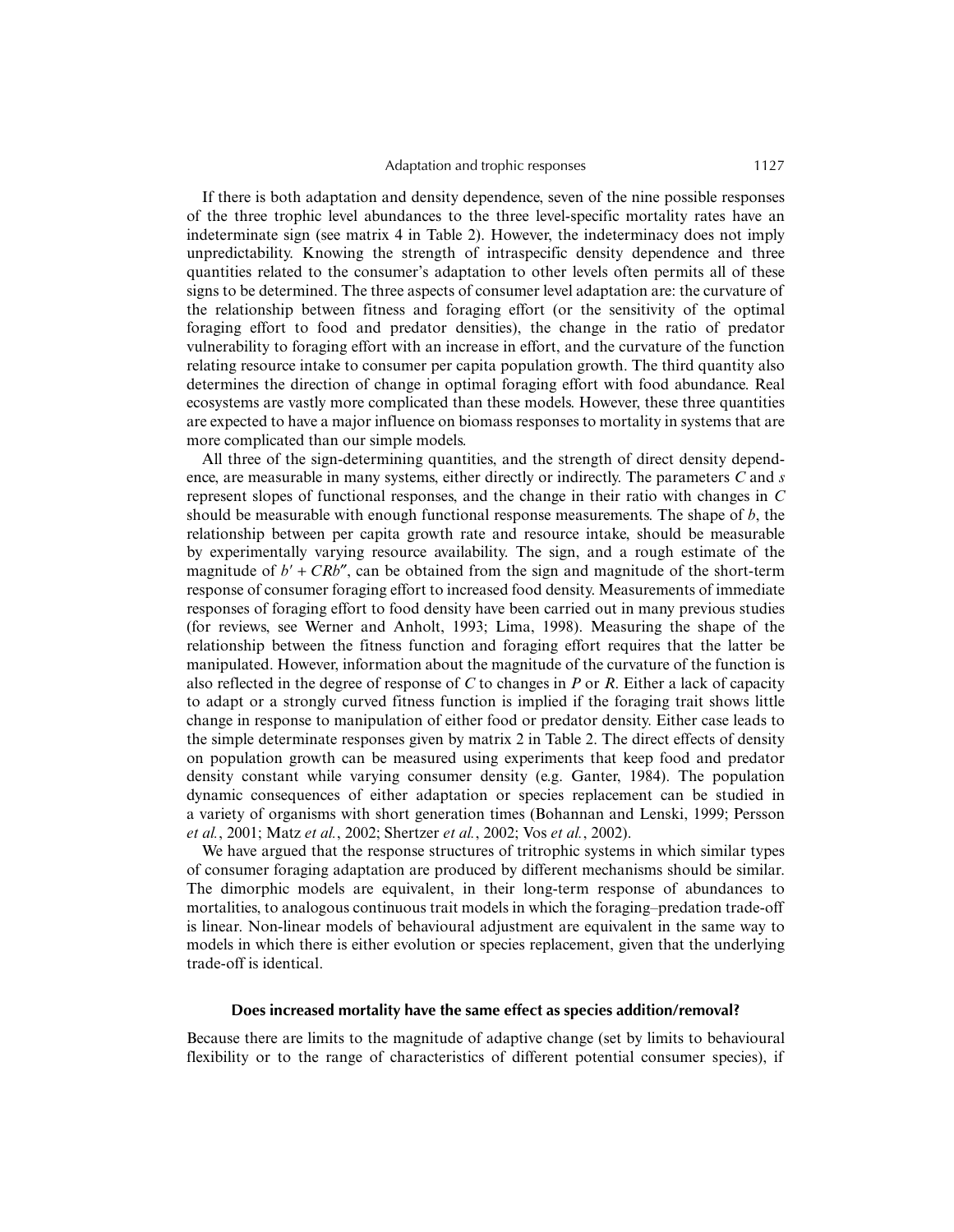mortality rates are changed sufficiently, it is likely that adaptive change will cease because one form or phenotype is favoured to the exclusion of the other(s). Further changes in mortality will then have the effects expected in the absence of adaptation. This means that the direction of population responses to mortality will often shift when death rates become large enough. Moderate and extreme changes in mortality at one level may have opposite effects on the abundances of other levels. Another general lesson from the models presented here is that imposing mortality on a given trophic level may have qualitatively different effects than directly decreasing the abundance of that level. This is clear, because increased mortality may increase the abundance of the manipulated species. Even when that is not the case, there are many cases where press perturbations of the density of a species (as performed in Kneitel and Miller, 2002, for example) cause density changes opposite to those caused by the corresponding (increase or decrease) in mortality rates of that species. This is important, since alterations in mortality are generally much easier to carry out than are true press perturbations, where densities are changed and then maintained at constant levels.

#### **Potential examples of different biomass responses and predictions**

If the models of adaptive change analysed here are reasonable descriptions of tritrophic systems, then there should be some examples of trophic level abundances responding to mortality rates in directions other than those given in matrices 1 and 2 of Table 2, which lack adaptive change. In fact, examples of alternative responses are available for both aquatic and terrestrial systems (e.g. Lynch and Shapiro, 1981; Vanni, 1987; Brett and Goldman, 1996; Leibold *et al.*, 1997; Halaj and Wise, 2001; Shurin *et al.*, 2002). Predator removal may decrease herbivory (see Leibold *et al.*, 1997, and references therein; Halaj and Wise, 2001), which should not occur according to matrices 1 and 2 in Table 2, but is consistent with matrices 3–5 that include the possibility of adaptive change. The models with adaptation that we have analysed predict that the bottom two trophic levels (plants and herbivores) can respond in the same direction in response to altered mortality at the top level. Equivalent models without adaptation do not allow this (matrix 2). Leibold *et al.* (1997, fig. 5, p. 480) show a significant number of cases where the abundances of these two levels changed in the same direction in response to a fish manipulation (i.e. a top-down effect). We do not know of any studies that have demonstrated that the types of responses we predict were due to adaptive change in trophic characters within species. However, heterogeneity in edibility within tropic levels is often invoked to explain such non-standard trophic responses to enrichment and predator treatments (e.g. Balčiūnas and Lawler, 1995; Bohannan and Lenski, 1999; Steiner, 2001). Compositional changes within trophic levels are a likely explanation for alternative biomass responses in other cases as well (Leibold *et al.*, 1997; Chase *et al.*, 2000).

Many aquatic systems consist of nutrients, several types of algae differing in their vulnerability to consumers, and herbivores (Porter, 1977; Carpenter *et al.*, 1987; Leibold, 1996). The variation in algal edibility permits adaptation at that level. These systems should be candidates for observing increased herbivore abundance with increased mortality of all algae. Dreissenid mussels have greatly increased the mortality of most phytoplankton, and there is evidence to suggest that they may have increased or not significantly changed zooplankton density in many lakes, contrary to the expectations of previous theory (Noonburg *et al.*, in press).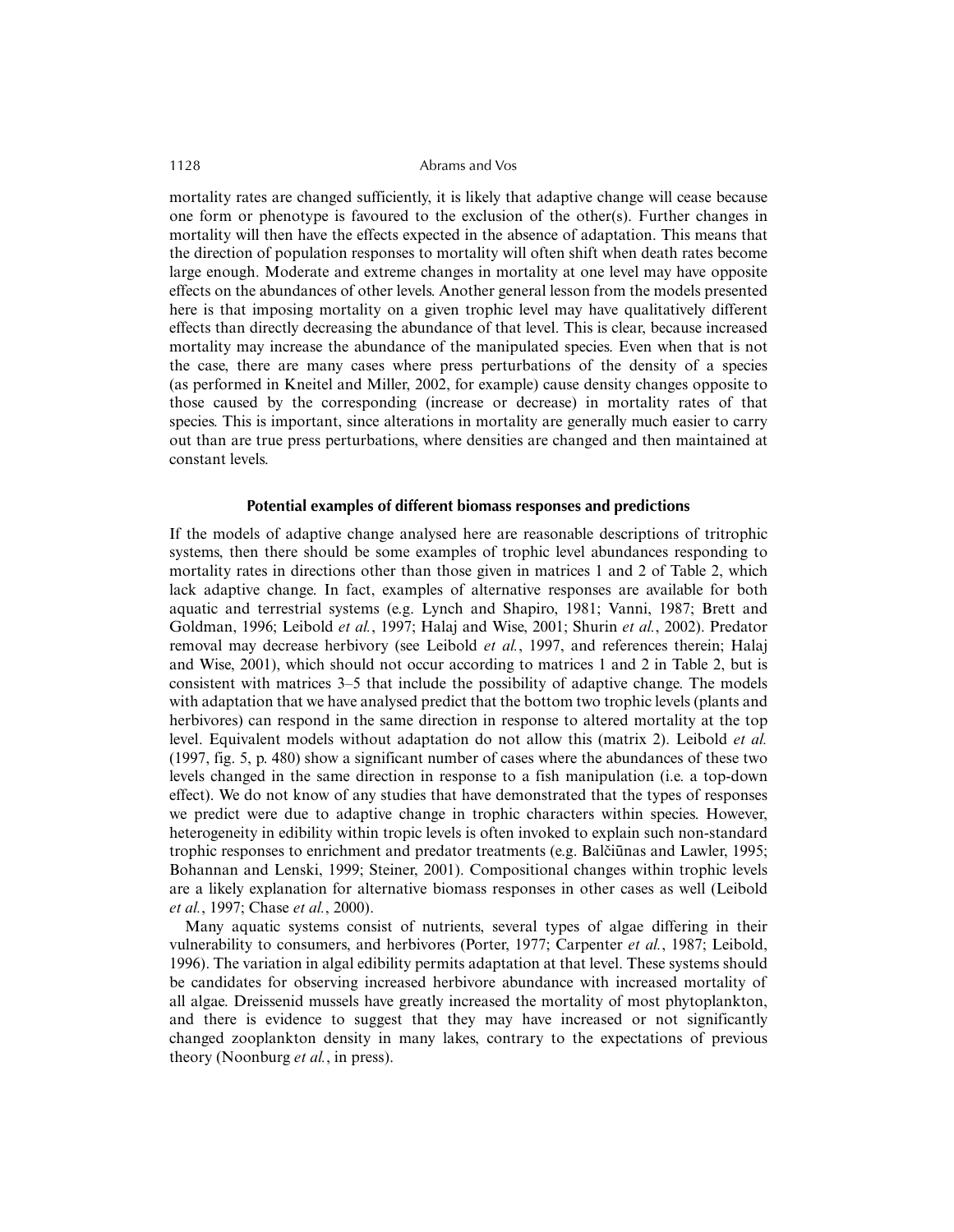We predict that many of the anomalous responses observed in previous studies will prove to be based on the interaction of changes in consumption-related traits of mid-level species with density dependence in mid- and/or top-level species. The review of experimental studies of 'top-down' and 'bottom-up' effects by Leibold *et al.* (1997) contains many examples where observed responses do not accord with theory that ignores adaptive change. These examples represent promising candidates for determining whether the changes in density can be explained using the theory presented here. We also predict that species that decrease foraging effort in response to increases in food density will often be involved in counterintuitive responses of abundance to mortality (including responses in their own abundance or their prey's abundance). We hope that these predictions will help spur research that measures both adaptive foraging responses and the responses of trophic level abundances to mortality rates.

#### **ACKNOWLEDGEMENTS**

The authors thank the Natural Sciences and Engineering Research Council of Canada for financial support. P.A.A. is also grateful for support from the J.S. Guggenheim Foundation. We thank Wolf Mooij, Anurag Agrawal, Steve Ellner and Erik Noonburg for their comments on earlier drafts of the manuscript.

#### **REFERENCES**

- Abrams, P.A. 1986. Character displacement and niche shift analyzed using consumer–resource models of competition. *Theor. Pop. Biol.*, **29**: 107–160.
- Abrams, P.A. 1990. The effects of adaptive behavior on the type-2 functional response. *Ecology*, **71**: 877–885.
- Abrams, P.A. 1991a. Strengths of indirect effects generated by optimal foraging. *Oikos*, **62**: 167–176.
- Abrams, P.A. 1991b. Life history and the relationship between food availability and foraging effort. *Ecology*, **72**: 1242–1252.
- Abrams, P.A. 1993. Effect of increased productivity on the abundance of trophic levels. *Am. Nat.*, **141**: 351–371.
- Abrams, P.A. 1995. Implications of dynamically variable traits for identifying, classifying, and measuring direct and indirect effects in ecological communities. *Am. Nat.*, **146**: 112–134.
- Abrams, P.A. 2001. Modeling the adaptive dynamics of traits involved in inter- and intra-specific competition: an assessment of three methods. *Ecol. Lett.*, **4**: 166–175.
- Abrams, P.A. and Chen, X. 2002. The evolution of traits affecting resource acquisition and predator vulnerability: character displacement under real and apparent competition. *Am. Nat.*, **160**: 692–704.
- Abrams, P.A. and Ginzburg, L.R. 2000. The nature of predation: prey dependent, ratio dependent or neither? *TREE*, **15**: 337–341.
- Abrams, P.A. and Matsuda, H. 1997. Prey evolution as a cause of predator–prey cycles. *Evolution*, **51**: 1740–1748.
- Abrams, P.A., Matsuda, H. and Harada, Y. 1993. Evolutionarily unstable fitness maxima and stable fitness minima in the evolution of continuous traits. *Evol. Ecol.*, **7**: 465–487.
- Armstrong, R.A. 1979. Prey species replacement along a gradient of nutrient enrichment: a graphical approach. *Ecology*, **60**: 76–84.
- Balčiūnas, D. and Lawler, S.P. 1995. Effect of prey heterogeneity on the response of a model food chain to resource enrichment. *Am. Nat.*, **153**: 73–82.
- Bohannan, B.J.M. and Lenski, R.E. 1999. Effect of prey heterogeneity on the response of a model food chain to resource enrichment. *Am. Nat.*, **153**: 73–82.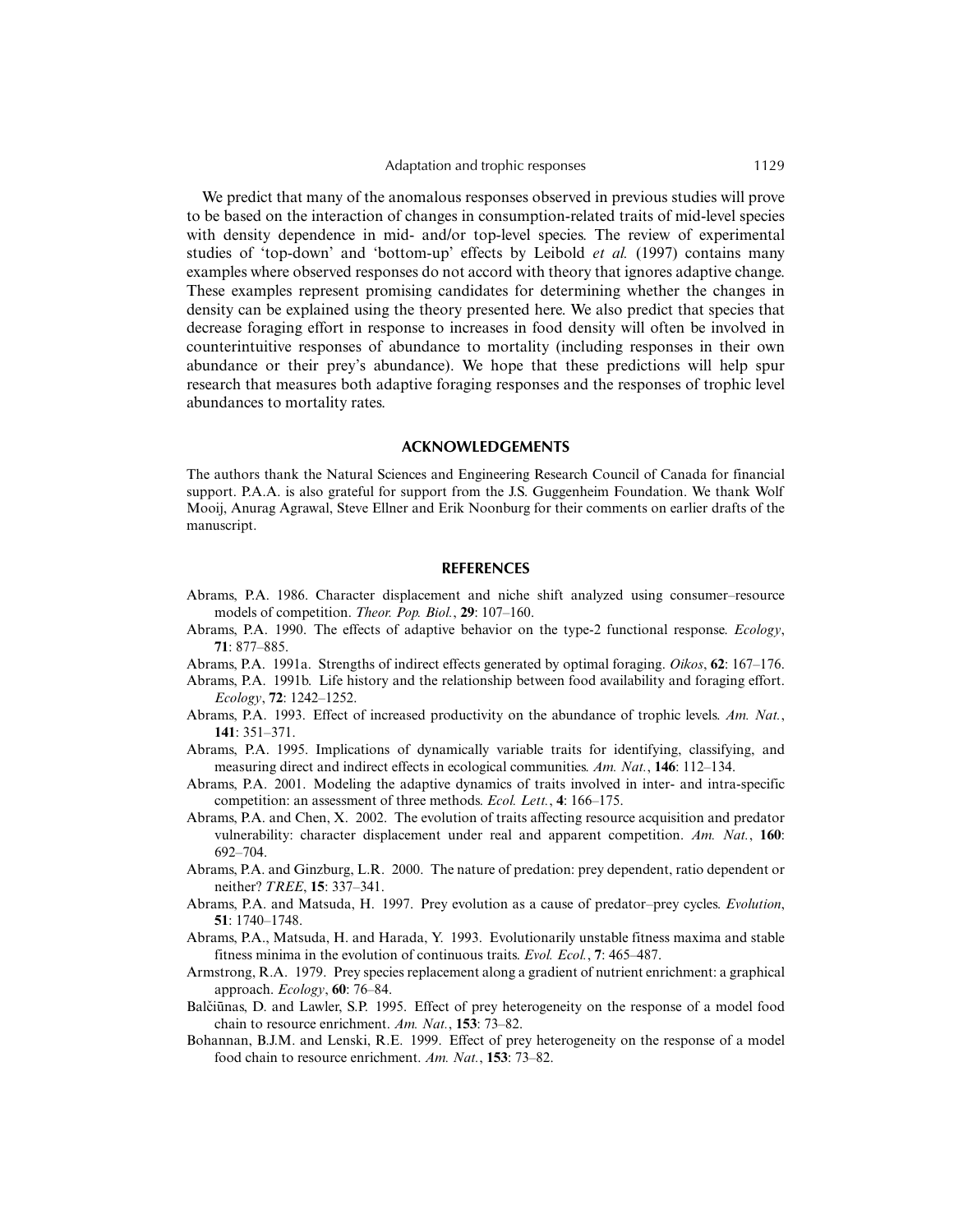- Bolker, B.M., Holyoak, M., Krivan, V., Rowe, L. and Schmitz, O. 2003. Connecting theoretical and empirical studies of trait-mediated interactions. *Ecology*, **84**: 1101–1114.
- Brett, M.T. and Goldman, C.R. 1996. A meta-analysis of the freshwater trophic cascade. *Proc. Natl. Acad. Sci. USA*, **93**: 7723–7726.
- Brett, M.T. and Goldman, C.R. 1997. Consumer versus resource control in freshwater pelagic food webs. *Science*, **275**: 384–386.
- Carpenter, S.R., Kitchell, J.F., Hodgson, J.R. *et al.* 1987. Regulation of lake primary productivity by food web structure. *Ecology*, **68**: 1863–1876.
- Chase, J.M. 1999. To grow or to reproduce? The role of life-history plasticity in food web dynamics. *Am. Nat.*, **154**: 571–586.
- Chase, J.M., Leibold, M.A., Downing, A.L. and Shurin, J.B. 2000. The effects of productivity, herbivory and plant species turnover in grassland food webs. *Ecology*, **81**: 2485–2497.
- Cohen, J.E., Briand, F. and Newman, C.M. 1990. *Community Food Webs: Data and Theory*. New York: Springer-Verlag.
- Ganter, P.F. 1984. Effects of crowding on terrestrial isopods. *Ecology*, **65**: 438–445.
- Gatto, M. 1991. Some remarks on models of plankton densities in lakes. *Am. Nat.*, **137**: 264–267.
- Geritz, S.A.H., Kisdi, E., Meszena, G. and Metz, J.A.J. 1998. Evolutionarily singular strategies and the adaptive growth and branching of the evolutionary tree. *Evol. Ecol.*, **12**: 35–57.
- Hairston, N.G., Smith, F.E. and Slobodkin, L.B. 1960. Community structure, population control and competition. *Am. Nat.*, **44**: 421–425.
- Halaj, J. and Wise, D.H. 2001. Terrestrial trophic cascades: how much do they trickle? *Am. Nat.*, **157**: 262–281.
- Jeffries, C. 1974. Qualitative stability and digraphs in model ecosystems. *Ecology*, **55**: 1415–1419.
- Kneitel, J.M. and Miller, T.E. 2002. Resource and top-predator regulation in the pitcher plant (*Sarracenia purpurea*) inquiline community. *Ecology*, **83**: 680–688.
- Kotler, B.P., Brown, J.S., Oldfield, A., Thorson, J. and Cohen, D. 2001. Foraging substrate and escape substrate: patch use by three species of gerbils. *Ecology*, **82**: 1781–1790.
- Leibold, M.A. 1989. Resource edibility and the effects of predators and productivity on the outcome of trophic interactions. *Am. Nat.*, **134**: 922–949.
- Leibold, M.A. 1996. A graphical model of keystone predators in food webs: trophic regulation of abundance, incidence and diversity patterns in communities. *Am. Nat.*, **147**: 784–812.
- Leibold, M.A., Chase, J.M., Shurin, J.B. and Downing, A.L. 1997. Species turnover and the regulation of trophic structure. *Annu. Rev. Ecol. Syst.*, **28**: 467–494.
- Lima, S.L. 1998. Stress and decision making under the risk of predation: recent developments from behavioral, reproductive, and ecological perspectives. *Adv. Stud. Behav.*, **27**: 215–290.
- Lima, S.L. and Dill, L. 1990. Behavioral decisions made under the risk of predation: a review and prospectus. *Can. J. Zool.*, **68**: 619–640.
- Lynch, M. and Shapiro, J. 1981. Predation, enrichment, and phytoplankton community structure. *Limnol. Oceanogr.*, **26**: 86–102.
- Matz, C., Deines, P. and Jürgens, K. 2002. Phenotypic variation in *Pseudomonas* sp. CM10 determines microcolony formation and survival under protozoan grazing. *FEMS Microb. Ecol.*, **39**: 57–65.
- Menge, B.A. 2000. Top-down and bottom-up community regulation in marine rocky intertidal habitats. *J. Exp. Mar. Biol. Ecol.*, **250**: 257–289.
- Noonburg, E.K., Shuter, B.J. and Abrams, P.A. in press. Indirect effects of zebra mussels on the planktonic food web. *Can. J. Fish. Aquat. Sci*.
- Oksanen, L. and Oksanen, T. 2000. The logic and realism of the hypothesis of exploitation ecosystems. *Am. Nat.*, **155**: 703–723.
- Oksanen, L., Fretwell, S.D., Arruda, J. and Niemela, P. 1981. Exploitation ecosystems in gradients of primary productivity. *Am. Nat.*, **118**: 240–261.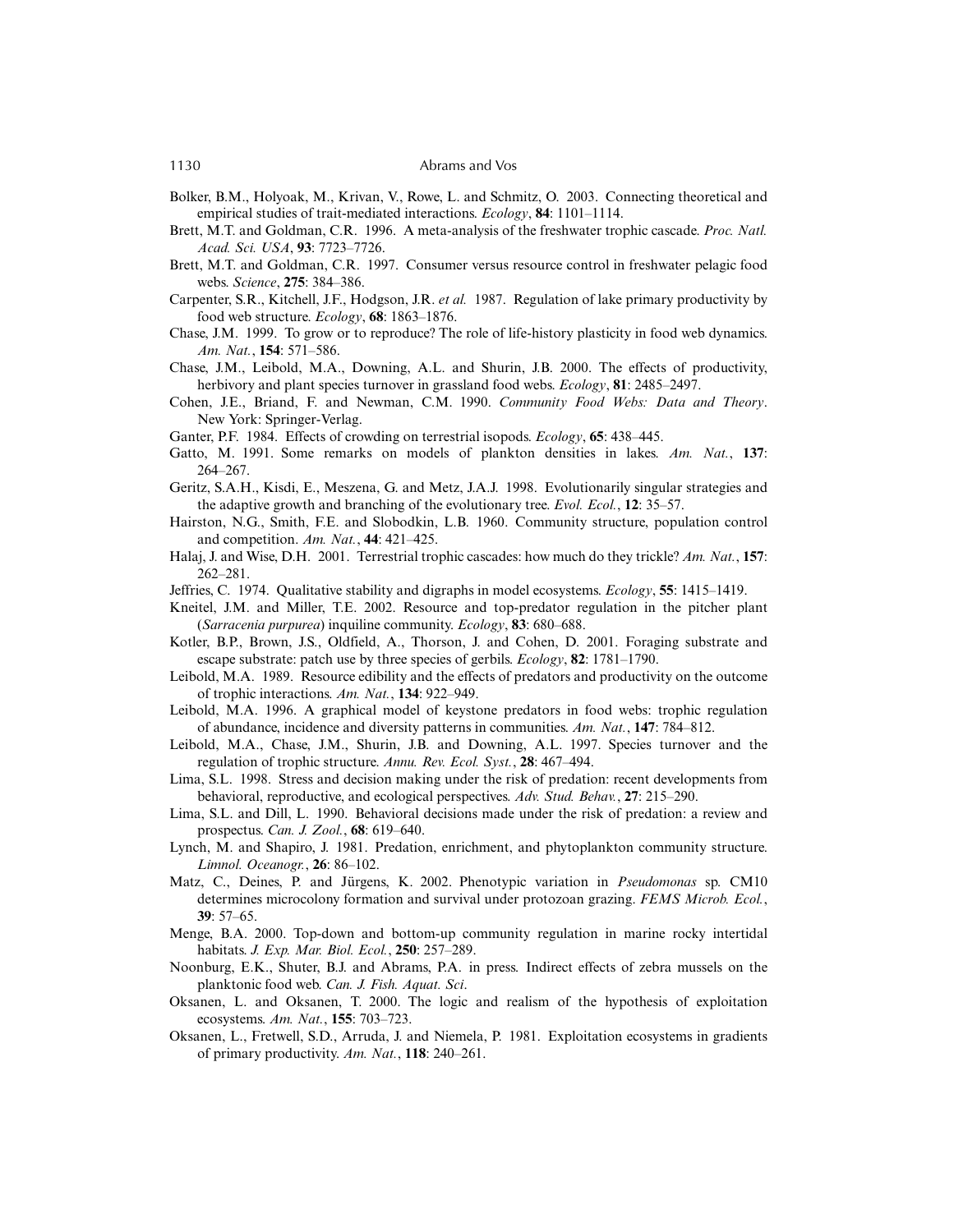- Peacor, S.D. and Werner, E.E. 2000. The contribution of trait-mediated indirect effects to the net effects of a predator. *Proc. Natl. Acad. Sci. USA*, **98**: 3904–3908.
- Persson, A., Hansson, L.-A., Brönmark, C. *et al.* 2001. Effects of enrichment on simple aquatic food webs. *Am. Nat.*, **157**: 654–669.
- Persson, L. 1999. Trophic cascades: abiding heterogeneity and the trophic level concept at the end of the road. *Oikos*, **85**: 385–397.
- Persson, L., Bengtsson, J., Menge, B.A. and Power, M.E. 1996. Productivity and consumer regulation – concepts, patterns, and mechanisms. In *Food Webs: Integration of Patterns and Dynamics* (G.A. Polis and K.O. Winemiller, eds), pp. 396–434. New York: Chapman & Hall.
- Pimm, S.L. 1982. *Food Webs*. New York: Chapman & Hall.
- Polis, G.A. and Winemiller, K.O., eds. 1996. *Food Webs: Integration of Patterns and Dynamics*. New York: Chapman & Hall.
- Porter, K.G. 1977. Plant–animal interface in freshwater ecosystems. *Am. Sci.*, **65**: 159–170.
- Power, M.E. 1992. Top-down and bottom-up forces in food webs: do plants have primacy? *Ecology*, **73**: 733–746.
- Schmitz, O.J., Beckerman, A.P. and O'Brien, K.M. 1997. Behaviorally mediated trophic cascades: effects of predation risk on food web interactions. *Ecology*, **78**: 1388–1399.
- Shertzer, K.W., Ellner, S.P., Fussmann, G.F. and Hairston, N.G., Jr. 2002. Predator–prey cycles in an aquatic microcosm: testing hypotheses of mechanism. *J. Anim. Ecol.*, **71**: 802–815.
- Shurin, J.B., Borer, E.T., Seabloom, E.W. *et al.* 2002. A cross-ecosystem comparison of the strength of tropic cascades. *Ecol. Lett.*, **5**: 785–791.
- Steiner, C.F. 2001. The effects of prey heterogeneity and consumer identity on the limitation of trophic-level biomass. *Ecology*, **82**: 2495–2506.
- Vanni, M.J. 1987. Effects of nutrients and zooplankton size on the structure of a phytoplankton community. *Ecology*, **68**: 624–635.
- Vos, M., Flik, B.J.G., Vijverberg, J., Ringelberg, J. and Mooij, W.M. 2002. From inducible defences to population dynamics: modelling refuge use and life history changes in *Daphnia*. *Oikos*, **99**: 386–396.
- Werner, E.E. and Anholt, B.R. 1993. Ecological consequences of the trade-off between growth and mortality rates mediated by foraging activity. *Am. Nat.*, **142**: 242–272.
- Wollkind, D.J. 1976. Exploitation in three trophic levels: an extension allowing intraspecies carnivore interaction. *Am. Nat.*, **110**: 431–447.
- Wootton, J.T. and Power, M.E. 1993. Productivity, consumers, and the structure of a river food chain. *Proc. Natl. Acad. Sci. USA*, **90**: 1384–1387.
- Yoshida, T., Jones, L.E., Ellner, S.P., Fussman, G.F. and Hairston, N.G. 2003. Rapid evolution drives ecological dynamics in a predator–prey system. *Nature*, **424**: 303–306.

# **APPENDIX: EQUIVALENCE OF A LINEAR BEHAVIOURAL MODEL AND THE MODEL WITH TWO CONSUMER SPECIES**

If there is a mixture of the two consumer species in equations (2), where we assume  $C_1 > C_2$ , the average consumption rate in the combined consumer population is

$$
\overline{C} = \frac{C_1 N_1}{N_1 + N_2} + \frac{C_2 N_2}{N_1 + N_2} = C_1 q + C_2 (1 - q)
$$
\n(A1)

where *q* is the proportion of type-1 individuals in the population  $(q = N_1/(N_1 + N_2))$ . Similarly, the average trait-dependent per capita death rate and vulnerability are:

$$
\overline{\delta}_2 = \delta_{12}q + \delta_{22}(1 - q) \qquad \qquad \overline{s} = s_1q + s_2(1 - q) \tag{A2}
$$